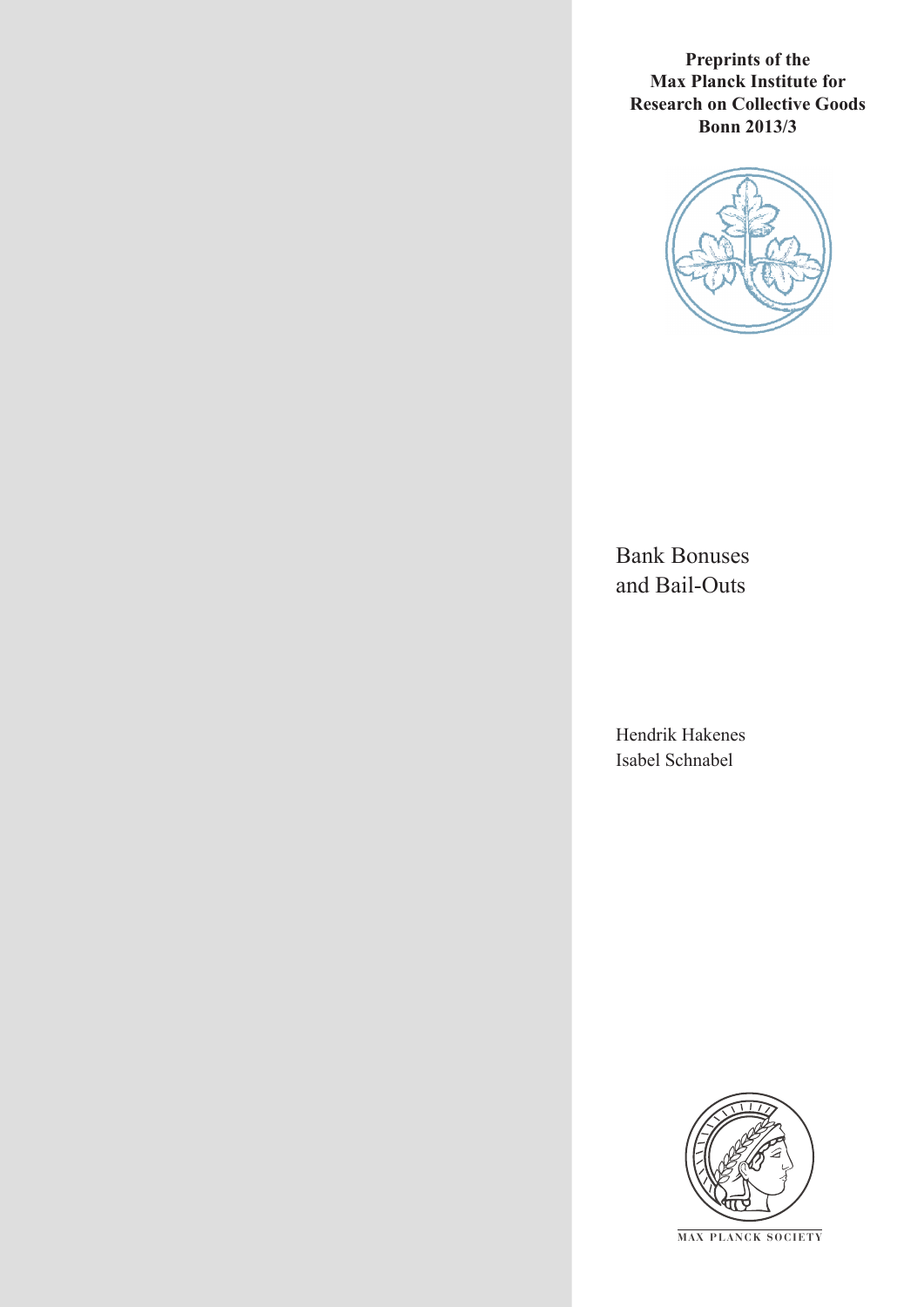

# **Bank Bonuses and Bail-Outs**

Hendrik Hakenes / Isabel Schnabel

February 2013

Max Planck Institute for Research on Collective Goods, Kurt-Schumacher-Str. 10, D-53113 Bonn http://www.coll.mpg.de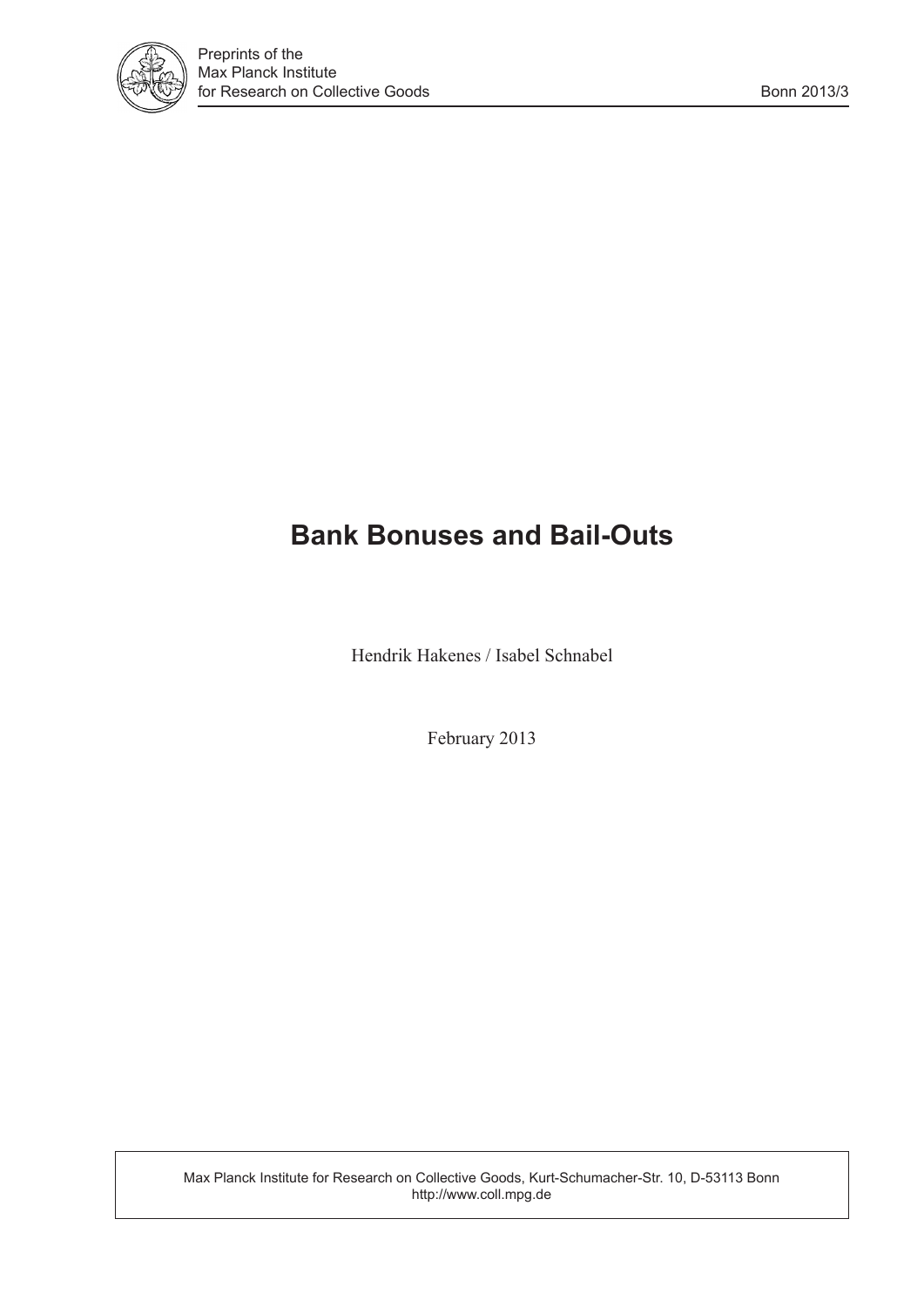## Bank Bonuses and Bail-Outs<sup>∗</sup>

Hendrik Hakenes†

University of Bonn and MPI Bonn

Isabel Schnabel‡

Johannes Gutenberg University Mainz, CEPR, and MPI Bonn

Abstract: This paper shows that bonus contracts may arise endogenously as a response to agency problems within banks, and analyzes how compensation schemes change in reaction to anticipated bail-outs. If there is a risk-shifting problem, bail-out expectations lead to steeper bonus schemes and even more risk-taking. If there is an effort problem, the compensation scheme becomes flatter and effort decreases. If both types of agency problems are present, a sufficiently large increase in bailout perceptions makes it optimal for a welfare-maximizing regulator to impose caps on bank bonuses. In contrast, raising managers' liability can be counterproductive.

Keywords: Bonus payments; bank bail-outs; bank management compensation; risk-shifting; underinvestment; limited and unlimited liability.

JEL-Classification: G21, G28, M52, J33.

<sup>∗</sup>We thank Thorsten Beck, Jakob de Haan, and Robert DeYoung (the Editors), our discussants Uwe Bloos, Fabio Castiglionesi, Christian Eufinger, and Werner Neus, as well as Christoph Engel, Guido Friebel, Charles Goodhart, Alexander Morell, Javier Suarez, Wolf Wagner, one anonymous referee, seminar participants at the Universities of Frankfurt and Hannover, and conference participants of the Annual Meeting of the German Economic Association, the German Economic Association for Business Administration (GEABA), the German Finance Association (DGF), as well as the 1st Research Workshop in Financial Economics in Mainz and the Post-Crisis Banking Conference in Amsterdam for useful comments and suggestions.

<sup>†</sup>Finance Department, University of Bonn, Adenauerallee 24-42, 53113 Bonn, Germany, hakenes@uni-bonn.de.

<sup>‡</sup>Gutenberg School of Management and Economics, Johannes Gutenberg University Mainz, 55099 Mainz, Germany, isabel.schnabel@uni-mainz.de.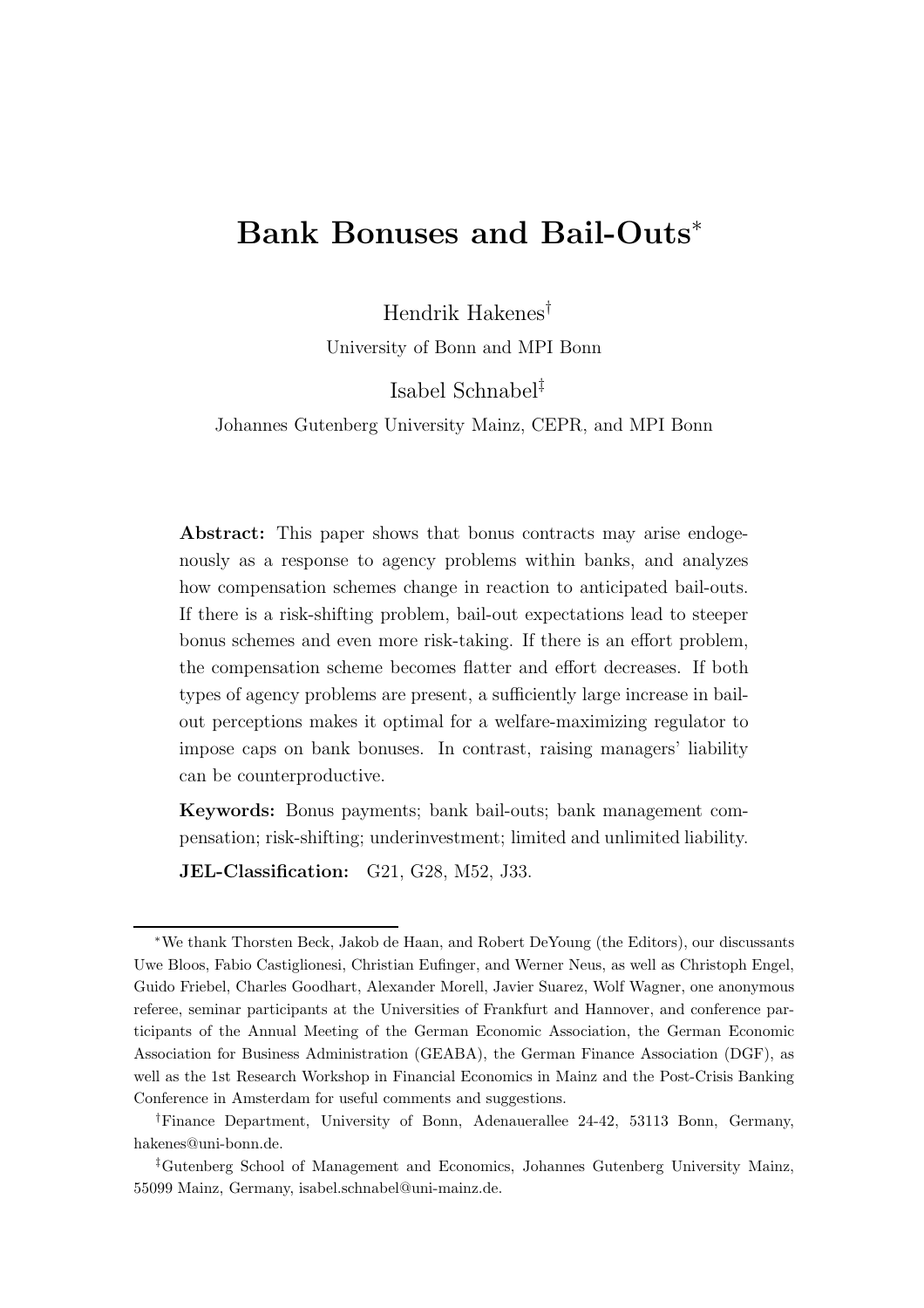### 1 Introduction

In recent years, banks were harshly criticized for paying overly generous bonuses to bank managers. Much of the discussion focused on equity concerns. Many observers considered it unfair that banks paid out high bonuses after they had suffered unprecedented losses and had to be bailed out by the government. It seemed that bail-out money had been moved directly from the taxpayers' into the bank managers' pockets. Moreover, banks' profits had been boosted by favorable refinancing conditions due to public bail-out guarantees.

We present a simple model showing that steeper bonus schemes can be an optimal response of bank shareholders to increasing bail-out expectations, leading to higher risk-taking and a higher default probability of banks. This yields a rationale for imposing regulatory ceilings on bank bonuses, especially after a large-scale financial crisis. In contrast, raising managers' liability, as suggested in recent policy discussions, can be counterproductive because it raises risk-shifting incentives.

The underlying economic argument is intuitive. Shareholders design compensation schemes to influence bank managers' behavior. In a risk-shifting setup, bank shareholders with limited liability have an incentive to take excessive risk. Bonus schemes can be used to implement the desired risk level. Market discipline by (uninsured) lenders counteracts such incentives. However, bank bail-outs raise expected bail-out probabilities and thereby destroy market discipline. Therefore, shareholders react to an increase in bail-out expectations by designing steeper compensation (bonus) schemes to induce managers to take higher risk. In such a setup, ceilings on bonus payments are welfare-increasing, especially if bail-outs are expected with a high probability.

But there may also be a downside to bonus restrictions: they curb managers' efforts. If there is an effort problem between the shareholder and the manager, steep compensation schemes can be used to induce effort by the bank manager. The anticipation of a bail-out generates a larger positive externality of effort on the deposit insurance and the taxpayer, and thus induces shareholders to offer a flatter compensation scheme. This leads to an inefficiently low effort by the manager. In such a setup, ceilings on bonus payments are either harmful or at best ineffective.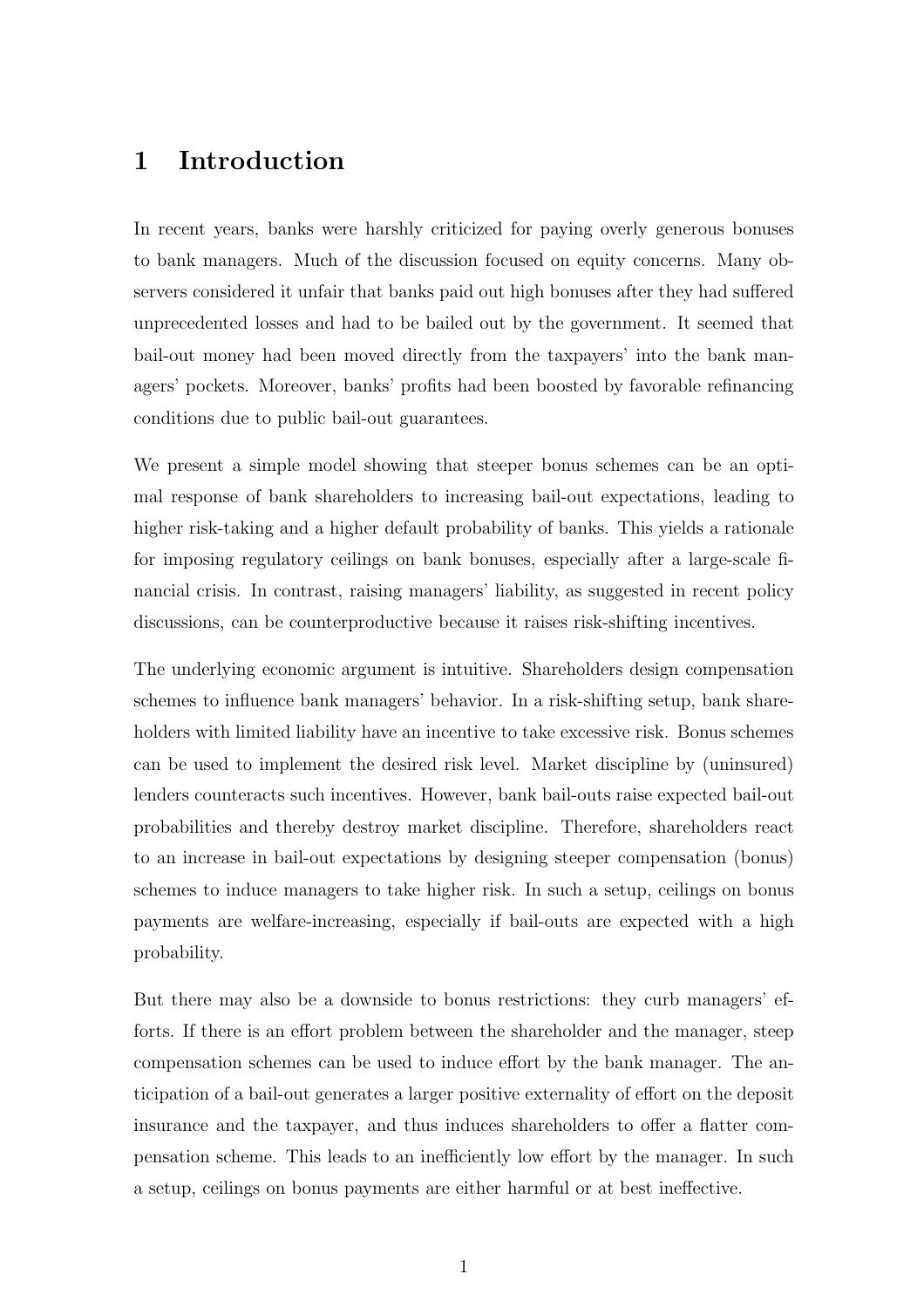In reality, both types of agency problems are likely to be present. We discuss the conditions under which a ceiling on bank bonuses raises welfare in a setup with a risk-shifting and an effort problem. Our analysis shows that a sufficiently large increase in bail-out perceptions always makes it optimal for a welfare-maximizing regulator to impose ceilings on bank bonuses. This implies that bonus restrictions are desirable especially for banks with high bail-out probabilities, that is for systemically important financial institutions (SIFIs). Moreover, the benefits of bonus restrictions depend on the relative importance of risk-shifting versus effort problems. Bonus caps are most appropriate if risk-shifting problems are pervasive, for example, because regulatory frameworks are weak. Also, banks with a high share of non-traditional banking activities may be more prone to risk shifting, which, according to our model, calls for the introduction of stricter bonus regulations for such institutions.

We discuss alternative instruments to solve banks' incentive problems. In some circumstances, a risk-sensitive deposit insurance is able to restore market discipline, compensating for the negative incentive effects of rising bail-out expectations. However, this will not be possible if the bail-out probability is very high because deposit insurance premia will still be almost flat. Then bonus caps are more effective.

We also consider the effects of increasing bank manager's liability on banks' risk and effort choices. In the risk model, increased liability of the manager exacerbates the risk-shifting problem and lowers welfare. The manager can now be pushed to his participation constraint, and it becomes cheaper to incentivize him. Therefore, the shareholder induces him to take even more risk. In contrast, raising the manager's liability increases welfare in the effort model. It becomes cheaper to incentivize the manager to exert effort, and the bank becomes safer in equilibrium. The negative effect of increased liability can be avoided if the government sets the liability rules, rather than the shareholders. Taken together, these results strengthen the case for bonus restrictions if risk-shifting problems are dominant and if liability rules are determined by shareholders.

Finally, we briefly discuss the role of competition. Higher competition in the deposit (and lending) market is shown to raise the desirability of bonus caps because it increases the gains from risk-shifting. Competition for managers pushes "high-type"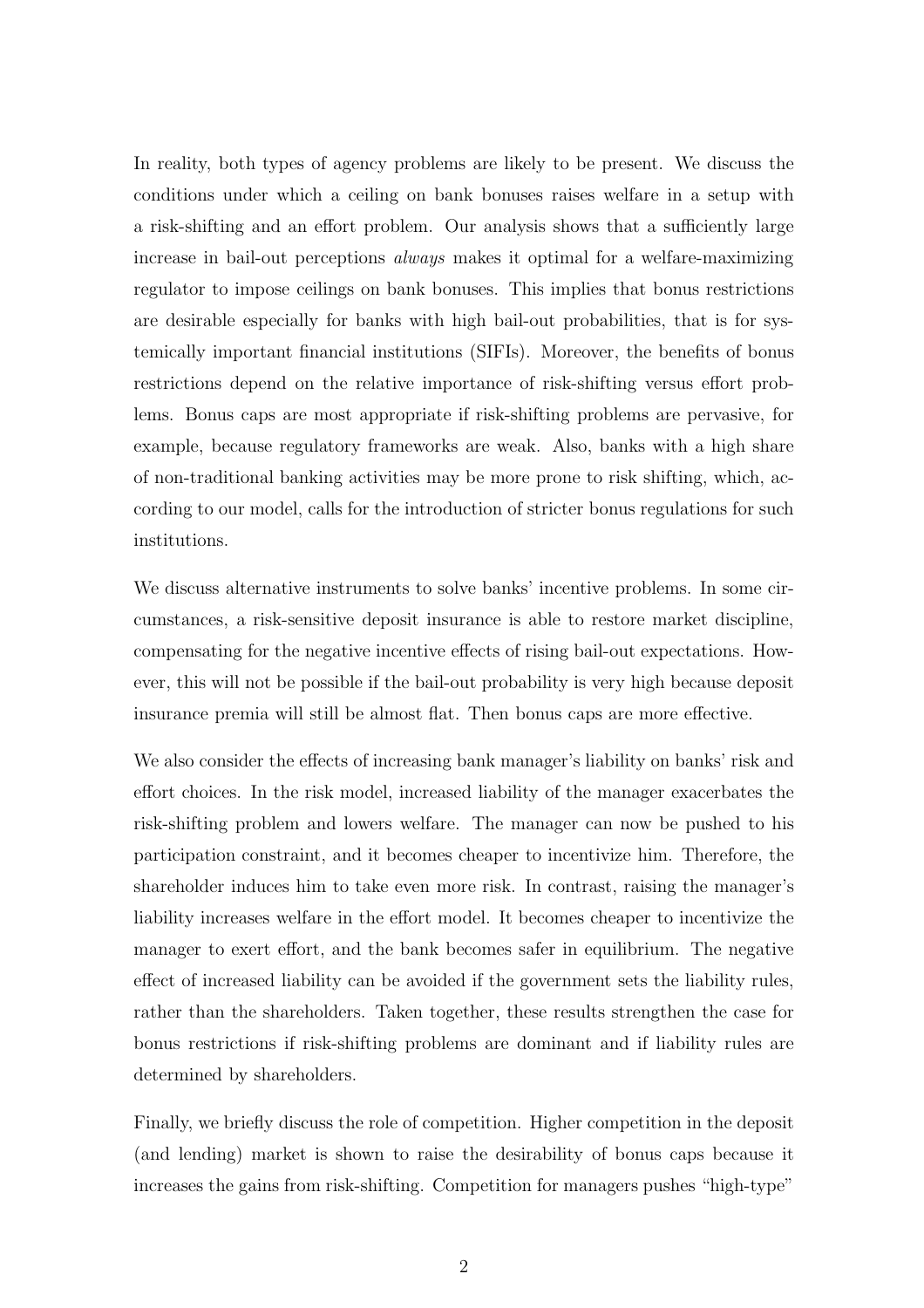bank managers out of the banking sector in the presence of bonus ceilings, which may or may not be desirable.

Let us briefly discuss how our paper fits into the existing literature. While the literature on the corporate governance of non-financial firms is very broad,<sup>1</sup> the literature on the corporate governance of banks is smaller, but developing quickly. Caprio and Levine (2002) stress two differences between banks and non-financial firms: the greater opaqueness of banks, which exacerbates agency problems, and the safety net, which affects the governance of banks in various ways, most importantly by increasing risk-shifting incentives.

The relationship between agency problems and management compensation in banking was hardly analyzed before the financial crisis, but is now on the top of the agenda of both academics and policy makers. Early work by John and John (1993) shows that a bank owner can commit to a certain level of risk-taking by setting management compensation schemes. This allows the shareholders to reestablish full market discipline, yielding the first-best level of risk (see also John, Saunders, and Senbet, 2000). The model implies that the risk sensitivity of bank manager compensation is lower when the risk-shifting problem is severe. In a similar vein, John, Mehran, and Qian (2010) argue that risk sensitivity should be low when monitoring by subordinated debt holders or the regulator is weak. Empirical results confirm that the performance-sensitivity of bank CEO contracts is low when a bank's leverage is high and outside monitoring is not very intense (John, Mehran, and Qian, 2010). In light of the recent crisis, the presumption that bank manager compensation reestablishes market discipline seems questionable. In our model, the main results are driven by the *lack* of market discipline.<sup>2</sup>

Several papers empirically analyze the relationship between management compensation and bank risk-taking. Early evidence by Houston and James (1995) suggests that compensation schemes in the banking sector did not promote risk-taking more

<sup>&</sup>lt;sup>1</sup>See Shleifer and Vishny (1997), Prendergast (1999), and Becht, Bolton, and Röell (2003) for excellent surveys.

<sup>&</sup>lt;sup>2</sup>Bannier, Feess, and Packham (2013) show that socially excessive risk-taking may arise even if banks themselves are not subject to a risk-shifting problem because bonus contracts may be used as screening devices to distinguish low and high ability workers.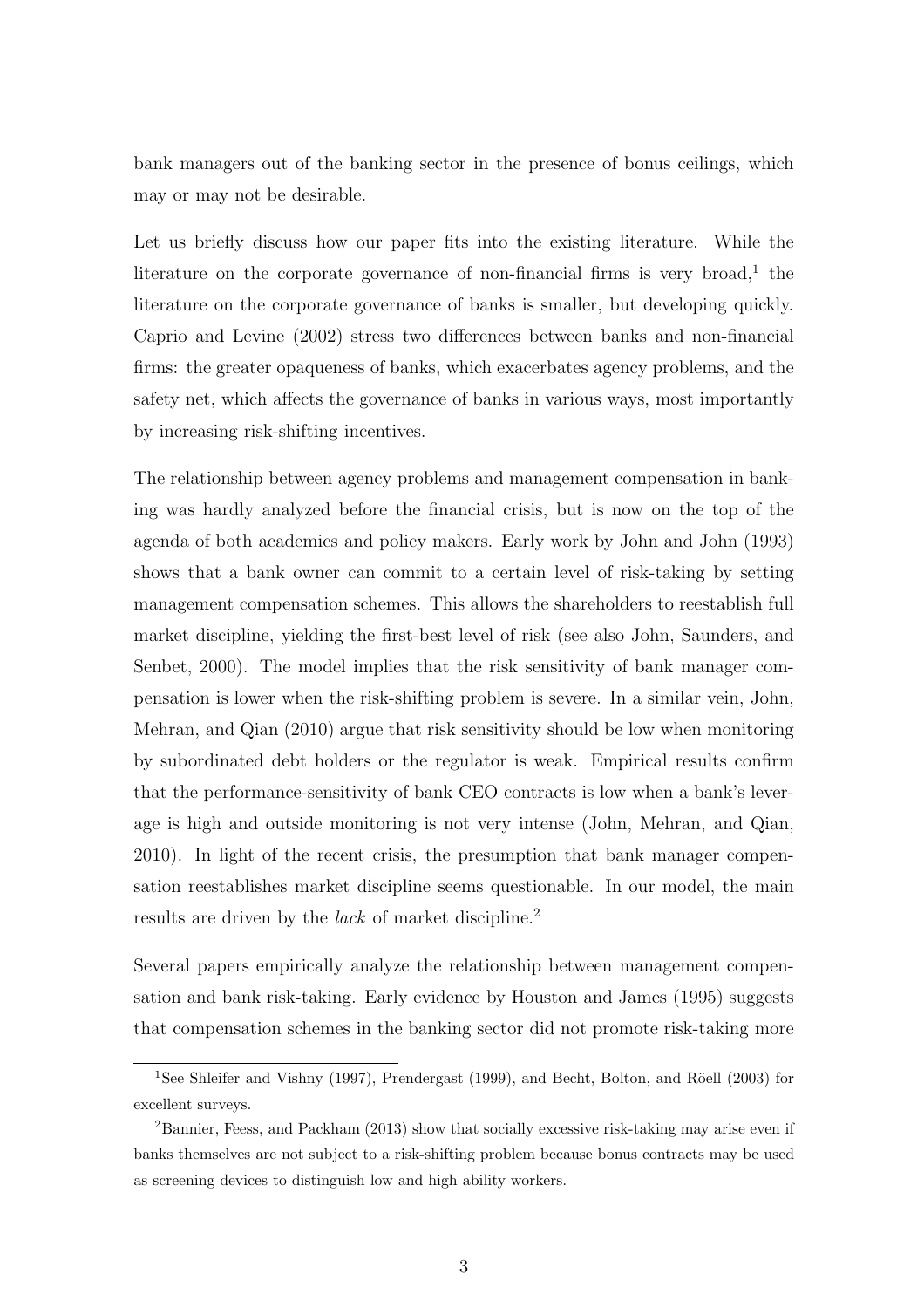than in other sectors. More recent evidence points in the opposite direction. Cheng, Hong, and Scheinkman (2010) document a close connection between bank compensation and risk-taking. Bebchuk, Cohen, and Spamann (2010) find that compensation schemes at Bear Stearns and Lehman promoted excessive risk-taking in the run-up to the financial crisis. Chesney, Stromberg, and Wagner (2010) show that higher risk-taking incentives for managers translated into higher bank losses in the United States. Interestingly, banks with a better alignment of interests between managers and shareholders performed worse than others in the financial crisis (see Fahlenbrach and Stulz, 2011; Gropp and Köhler, 2010). In the same vein, Laeven and Levine  $(2009)$  find that banks with more powerful shareholders take higher risks.<sup>3</sup> These findings are consistent with the idea that better aligned interests raised incentives to take risks, which then materialized in the crisis.

The earlier literature—and much of the policy discussion—focuses on the agency problem between shareholders and managers, rather than on that between shareholders and debt holders. Therefore, many policy suggestions aim at aligning the interests of shareholders and managers, which may come at the price of raising riskshifting incentives. Our paper considers both agency conflicts: bank shareholders use bonus payments as an instrument to incentivize managers to exert effort (thus mitigating the agency problem between managers and shareholders) and to take risk (thereby exacerbating the agency problem between shareholders and debt holders or the deposit insurance). We then show which agency problem dominates under which conditions.

The importance of the safety net for banks' risk-taking behavior is a recurrent theme in the literature on the role of market discipline in banking (see, e.g., Demirgüç-Kunt and Huizinga, 2004; Gropp, Hakenes, and Schnabel, 2011). However, the relationship between the safety net and bank manager compensation schemes has hardly been analyzed. The extension of the safety net, especially for SIFIs, is one of the most important consequences of the crisis. In order to design proper bank management compensation schemes after the crisis, we have to understand the implications of higher bail-out probabilites for the incentive effects of bank management compen-

<sup>3</sup>Moreover, they show that the effects of banking regulation depend on corporate governance structures.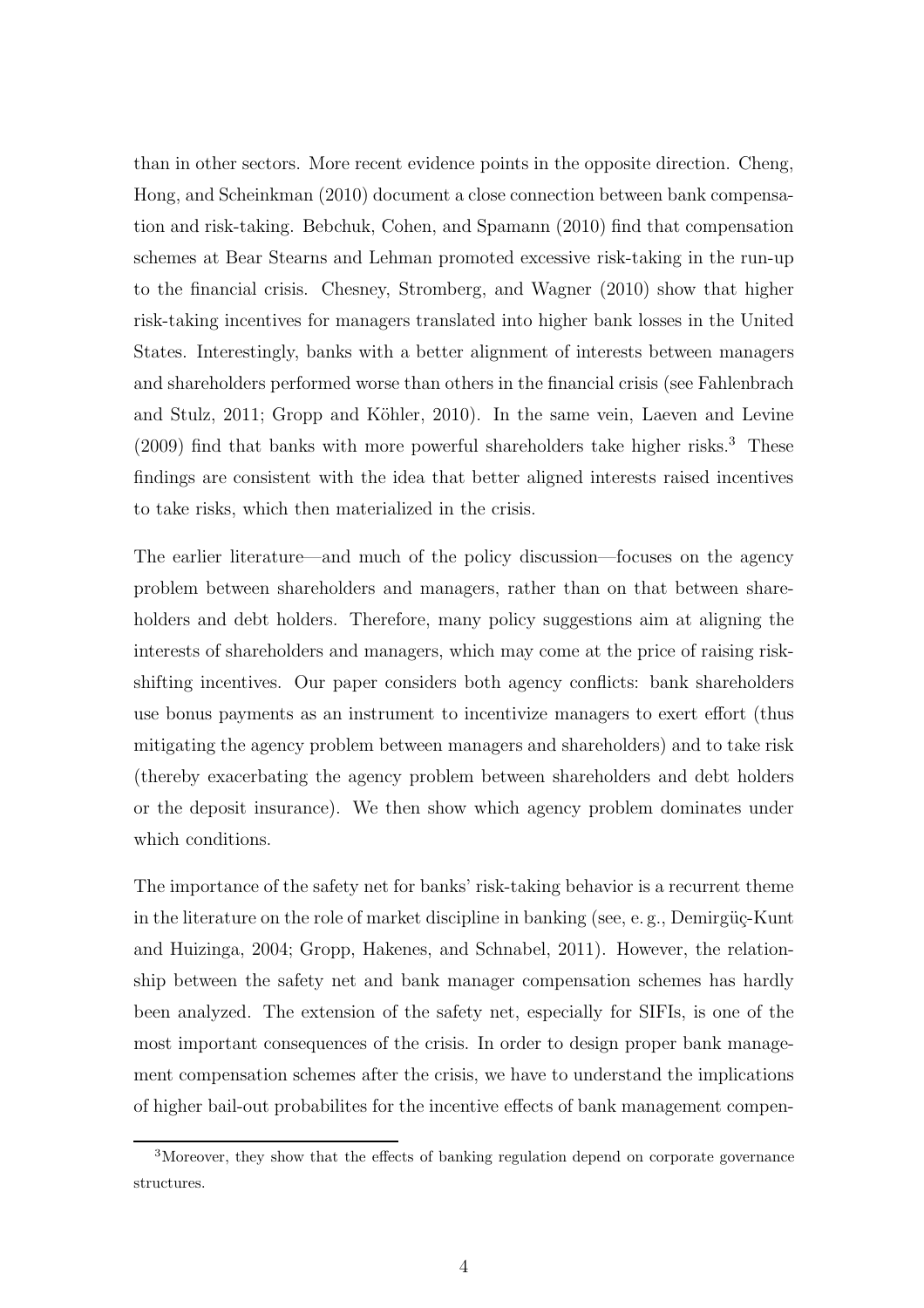sation. In this regard, our work is also related to the paper by Freixas and Rochet (2013), which derives an optimal regulation of SIFIs including—besides systemic risk taxes and resolution procedures—supervisory control of bank compensation. This finding coincides nicely with the results from our model.

The paper proceeds as follows. In Section 2, we introduce the basic setup of our model. In Section 3, we derive the optimal manager compensation scheme and the effect of anticipated bank bail-outs in a setup where the manager can determine the bank's risk. In this setup, ceilings on bonuses are shown to be beneficial. In Section 4, we analyze optimal compensation schemes if the manager faces an effort choice. Now ceilings on bonus payments are shown to be harmful because they exacerbate the underinvestment problem. Section 5 presents a general model including a risk and an effort choice. Ceilings on bonuses are shown to be desirable if bailout expectations are high enough. Section 6 discusses policy responses. First, we interpret the central policy parameters of the model. Then we discuss risk-sensitive deposit insurance and an increase in the manager's liability as alternative policy instruments. Finally, we analyze the role of competition in the banking sector. Section 7 concludes.

#### 2 Model Setup

Consider a bank with a fixed asset volume of 1, which is financed by insured deposits d, uninsured liabilities l, and equity  $k^4$ . Uninsured liabilities are provided by lenders who demand an expected return of  $r_l$ . Deposits are provided by *depositors* who are covered by deposit insurance and demand an expected return of  $r_d$ . The deposit insurance demands a fixed premium of  $\delta$  per unit of deposits, which is paid ex ante out of the deposit volume.<sup>5</sup> The bank's balance sheet identity is thus  $(1 - \delta) d + l + k = 1$ . The bank's assets consist of a risky portfolio that yields a high return  $Y_h$  with probability  $p_h > 0$ , a medium return  $Y_m < Y_h$  with probability

<sup>&</sup>lt;sup>4</sup>All volumes d, l, and k are treated as exogenous. This can be justified by segmented markets with different expected returns  $r_k > r_l > r_d$ . The bank then takes as much of the cheapest financing source as possible, hence volumes are given.

<sup>5</sup>A risk-sensitive deposit insurance premium is discussed in the policy section 6.2.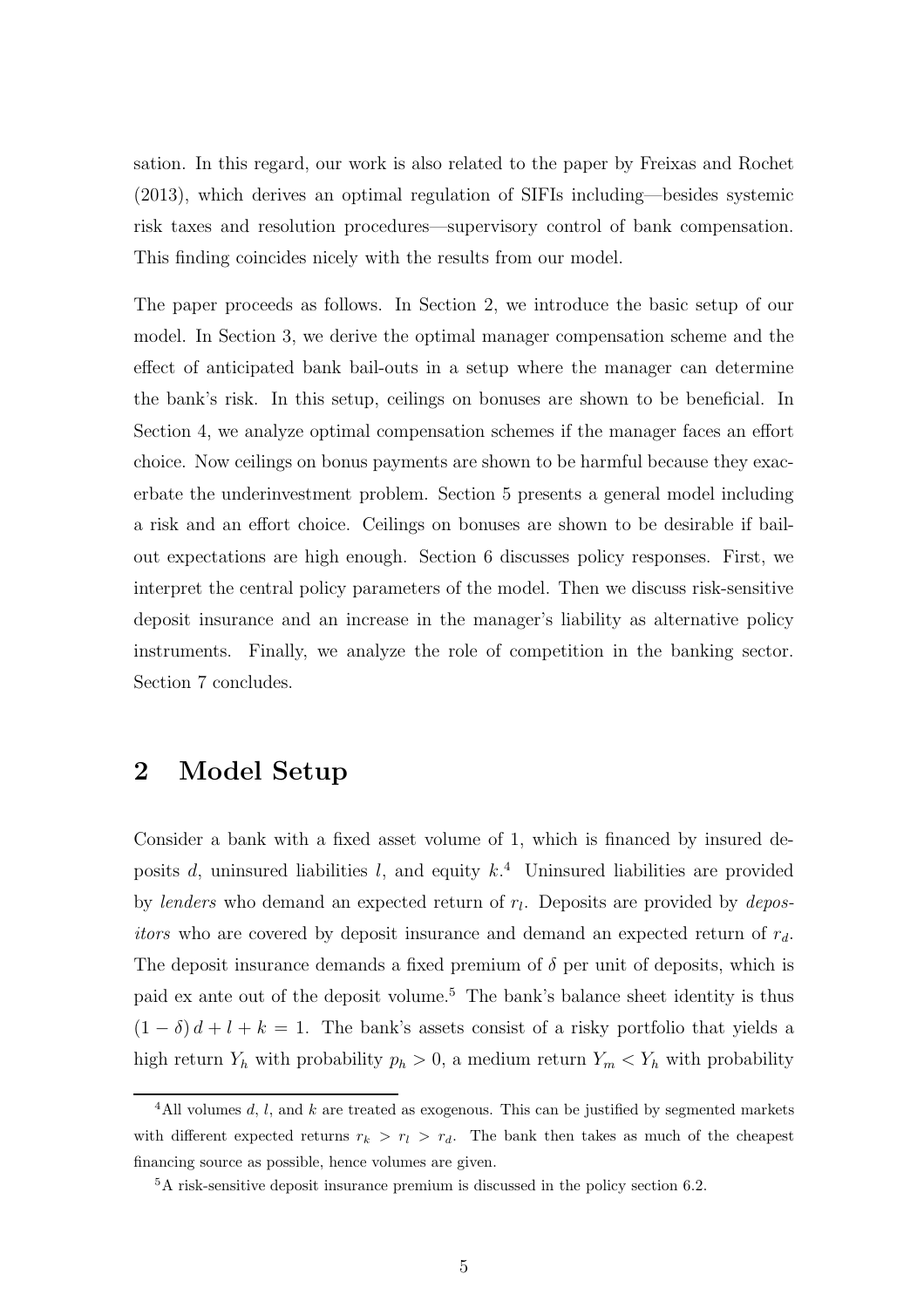$p_m > 0$ , and a low return  $Y_l = 0$  with probability  $p_l = 1 - p_h - p_m > 0.6$  The return is observable. We assume that the medium payoff  $Y_m$  is high enough to repay depositors and lenders, hence default may only occur if the low payoff  $Y<sub>l</sub> = 0$  realizes. In this case, the government bails out the bank's depositors and lenders with (exogenous) probability  $\beta$ . Shareholders are not bailed out, such that their profits are zero when the low outcome realizes.

The bank is run by a penniless, risk-neutral manager with limited liability whose compensation scheme  $(z_h, z_m, z_l)$  may depend on the realized payoff.<sup>7</sup> The manager can influence the return structure of the bank portfolio by choosing an action that has an impact on the three probabilities, as will be described below. The bank is owned by a single shareholder who is the residual claimant and is subject to limited liability. The shareholder determines the compensation scheme of the manager. Due to deposit insurance, the deposit rate does not depend on the bank's risk-taking. In contrast, the interest rate demanded by lenders depends on anticipated risk.

We distinguish between three settings. In the *first* setting, discussed in Section 3, the manager chooses  $a$ , which is a measure of risk-taking. An increase in  $a$  leads to a mean-preserving spread, raising risk, but leaving the mean return unchanged. Hence, an increase in  $\alpha$  results in a distribution that is second-order stochastically dominated. The manager incurs a private non-monetary cost of risk-taking,  $c(a)$ .<sup>8</sup> In the second setting, discussed in Section 4, the expected return depends positively on the manager's effort  $e$ , which raises the bank's expected profits. An increase in  $e$ entails first-order stochastic dominance. Again the manager incurs a non-monetary cost,  $c(e)$ . The *third* setting is a linear combination of the first and second one, including risk and effort choices. The timing of the model is given in Figure 1.

 $6$ This three-point distribution has been used, for example, by Biais and Casamatta (1999). It is the simplest class of distributions that contains mean-preserving spreads where the principal cannot infer the action from observing the payoff.

<sup>7</sup>Risk aversion would also be a natural assumption. In that case, a contingent bonus payment automatically implies higher risk for the manager, for which he will request a premium. In our modeling structure, but with a concave utility function, the manager would be less motivated by large payments, and it would therefore be more costly for the shareholder to incentivize the manager. Our results would change quantitatively, but not qualitatively.

<sup>8</sup>For simplicity, we assume quadratic cost functions. Any convex function would be sufficient, as long as it yields an inner optimum.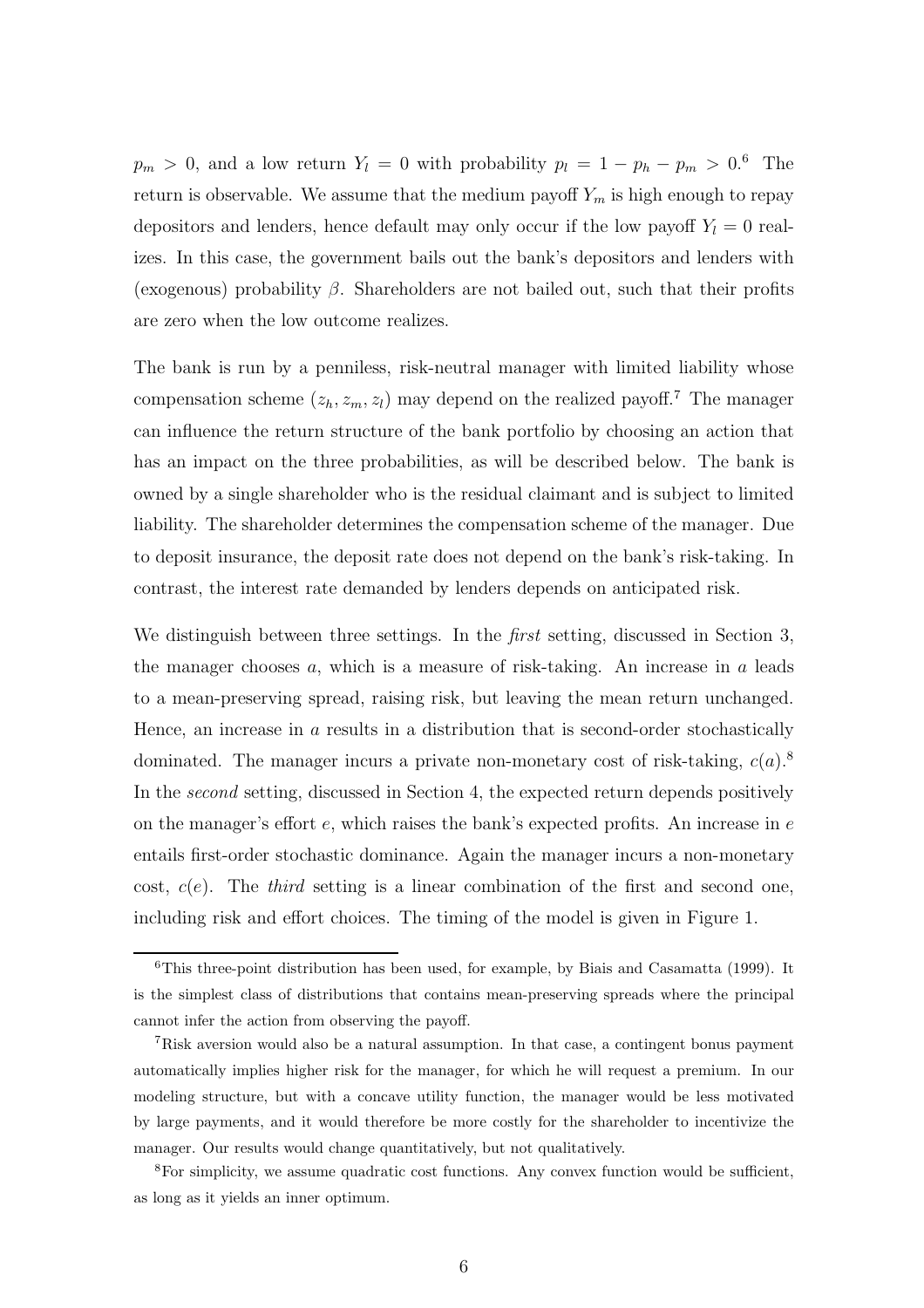#### Figure 1: Time structure

 $t = 0$ : The shareholder offers a contract to the manager who can accept or reject.

Lenders and depositors observe the contract and set interest rates.

- The shareholder takes in deposits d, other liabilities l, inserts equity  $k =$
- $1 (1 \delta) d l$ , pays the deposit insurance premium  $\delta d$ , and invests 1.
- The manager chooses a (or e), incurring non-monetary costs  $c(a)$  (or  $c(e)$ ).
- $t = 1$ : The bank portfolio returns are realized. If the payoff is high or medium, all creditors are repaid; if the payoff is low, the bank is bailed out with probability  $\beta$ . Otherwise the deposit insurance repays the depositors.

### 3 Risk Choice

In the first setting, we assume that the manager's action a affects the risk of the bank's portfolio, but not its mean return. We first describe the bank's return structure. Then we derive the bank's optimal compensation scheme, the manager's effort choice, and the effects of anticipated bank bail-outs.

Return structure of the bank's assets. In this version of the model, we assume that an increase in a shifts probability mass from the medium outcome to the two extreme outcomes. We parameterize this in the following way:<sup>9</sup>

$$
p_h(a) = p_h^0 + \frac{a}{Y_h (Y_h - Y_m)}
$$
  
\n
$$
p_m(a) = p_m^0 - \frac{a}{Y_m (Y_h - Y_m)}
$$
  
\n
$$
p_l(a) = 1 - p_h(a) - p_m(a) = (1 - p_h^0 - p_m^0) + \frac{a}{Y_h Y_m}
$$
\n(1)

An example of such a distribution function is plotted in Figure 2 for two different values of action  $a$ . An increase in  $a$  raises the probability of the highest and the lowest return, but lowers the probability of the medium return, resulting in a mean-

<sup>&</sup>lt;sup>9</sup>To ensure non-negative probabilities, a must lie between 0 and the minimum of  $(1-p_h^0) Y_h (Y_h Y_m$ ),  $p_m^0 Y_h (Y_h - Y_m)$ , and  $(1 - p_l^0) Y_h Y_m$ .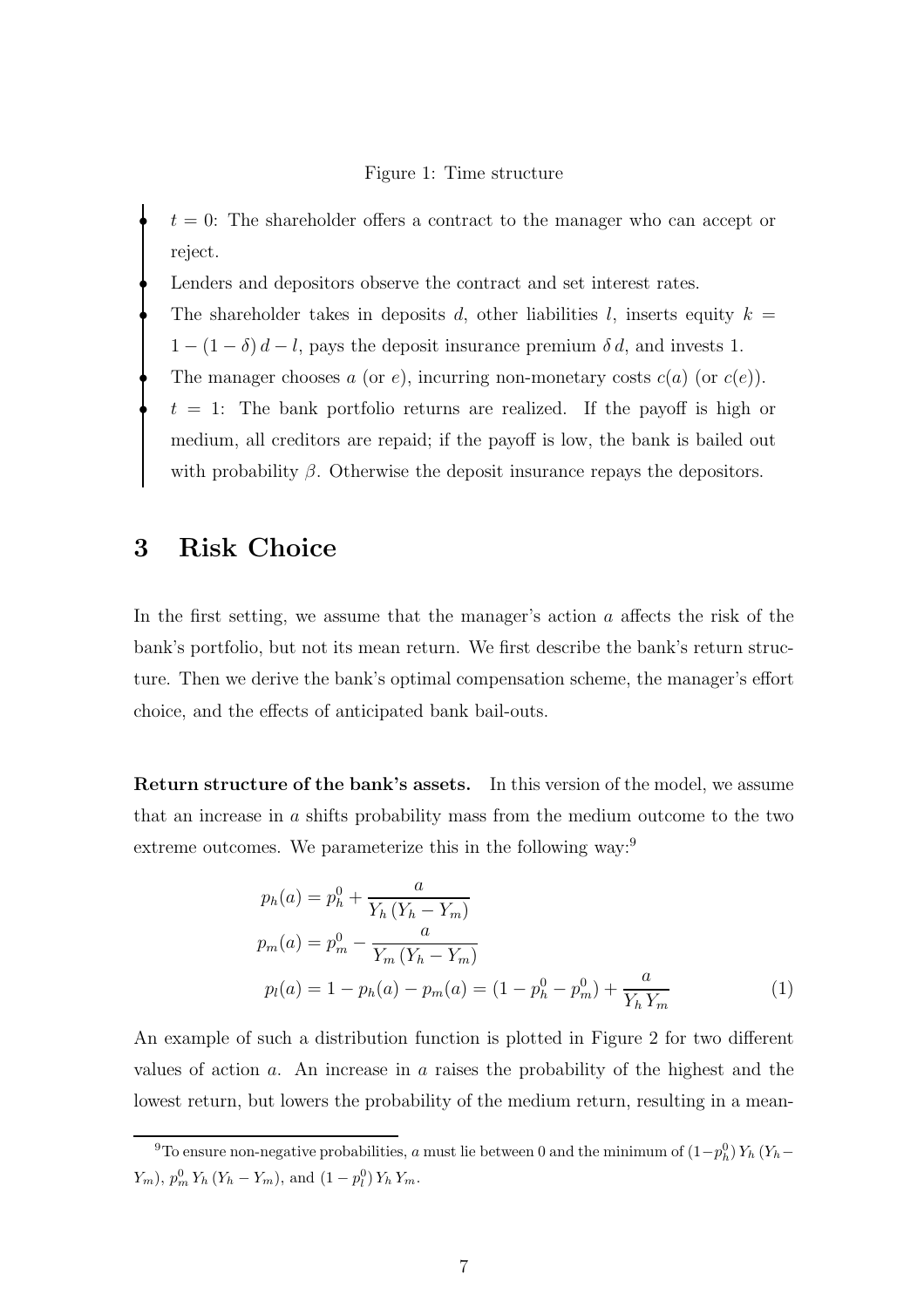Figure 2: Return distribution depending on risk choice



These pictures show a possible distribution of returns with  $Y_h = 1.4$ ,  $Y_m = 1.2$ ,  $Y_l = 0$ , and  $p_h^0 = 0.30, p_m^0 = 0.65, p_l^0 = 0.05,$  for  $a = 0$  (blue) and  $a = 0.05$  (red). The probability density function is on the left, the cumulative distribution function on the right.

preserving spread. The expected return  $E[Y]$  does not depend on a, whereas the variance increases in  $a$  (in fact, it increases one-to-one in  $a$ ).

Action a measures active risk-taking by the bank manager, resulting in a private non-monetary cost,  $c(a) = \alpha a^2/2$ . If the manager is inactive  $(a = 0)$ , the bank portfolio has some "natural" risk level. The manager can exert a costly effort to deviate from this natural risk level. For example, he could reduce risk by an action  $a < 0$ , or increase risk by an action  $a > 0$ , both coming at a positive cost. Only  $a > 0$ will occur in equilibrium, therefore we concentrate on the according interpretation. The cost  $c(a)$  can be interpreted as the cost of moving the bank's portfolio away from the natural portfolio structure. The manager must look for borrowers with certain risk characteristics, buy and sell assets, or move into new asset classes. The implicit assumption is that changes in the portfolio initially hardly entail any cost,  $c'(0) = 0$ . The farther the portfolio is from its natural level, the more difficult (and costly) it becomes to change bank risk,  $c''(a) > 0$ .  $c(a)$  can also be interpreted as the cost of hiding risk-taking from supervisors. A quadratic specification of the cost function seems appropriate as re-organizing the portfolio can induce price movements if markets are not perfectly liquid, implying non-linear costs. Also, hiding risk is more difficult for higher deviations from the natural level.

The first-best choice of a maximizes  $E[Y] - c(a)$ . Given that the mean  $E[Y]$  does not depend on a and that  $c(a)$  strictly increases in a, the first-best choice is  $a = 0$ . Hence, any active risk-taking is inefficient. We now analyze the manager's risk choice (depending on the compensation scheme set by the shareholder).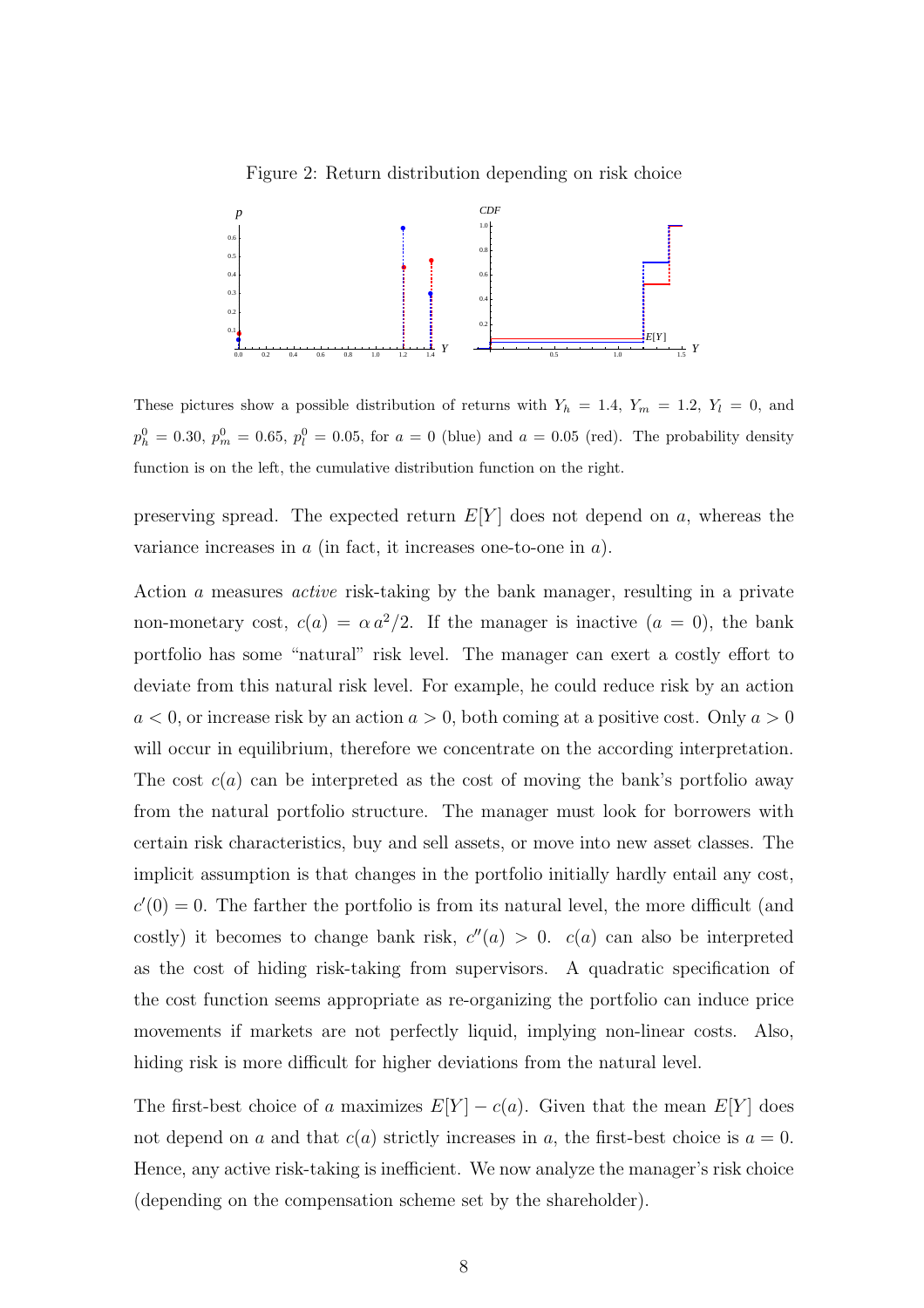Bonus contract. Project returns are verifiable, hence the shareholder offers the manager a compensation scheme  $(z_h, z_m, z_l)$  that depends on the realized outcome. Because the bank manager is subject to limited liability, all entries of the compensation scheme must be non-negative,  $z_h \geq 0$ ,  $z_m \geq 0$ , and  $z_l \geq 0$ .

If the outcome is low,  $Y_l = 0$ , the payment can be neither positive (there are no returns to be distributed), nor negative (because the manager is subject to limited liability), thus  $z_l = 0$ . The equity holder is the residual claimant. Due to the convex return structure, he wants the manager to take risk. Because more risk moves probability mass away from the medium outcome, the shareholder never rewards the manager in the medium outcome as this would set incentives for lower risk-taking. Therefore,  $z_m = 0$ . Finally, the shareholder can reward the high outcome with a bonus payment in order to set incentives for higher risk-taking. This is profitable if the costs of risk-taking are not too large relative to the gain from risk-shifting. Consequently, the manager receives positive payments only when the high outcome is realized,  $z_h \geq 0$ . This leaves us with  $z_h$  as the only endogenous variable. Hence, the compensation scheme looks like a bonus contract. The manager receives a bonus if the project is very successful; under the two other outcomes, he does not receive any payment.

Manager's optimization problem. We solve the model by backward induction, first looking at the bank manager's optimization problem. His expected profits are

$$
\Pi_M = p_h(a) z_h - \frac{\alpha}{2} a^2 = \left( p_h^0 + \frac{a}{Y_h (Y_h - Y_m)} \right) z_h - \alpha a^2 / 2, \tag{2}
$$

which is maximized for

$$
a^*(z_h) = \frac{z_h}{Y_h \left(Y_h - Y_m\right) \alpha}.\tag{3}
$$

We see immediately that a higher bonus (higher  $z_h$ ) induces higher risk-taking a. Risk-taking depends negatively on the cost parameter  $\alpha$ .

Participation constraints in the presence of bail-outs. We now consider the participation constraints of lenders and depositors. In expectation, the risk-neutral lenders need to recover their opportunity costs in order to be willing to participate. Let L denote the promised repayment to lenders (including principal and interest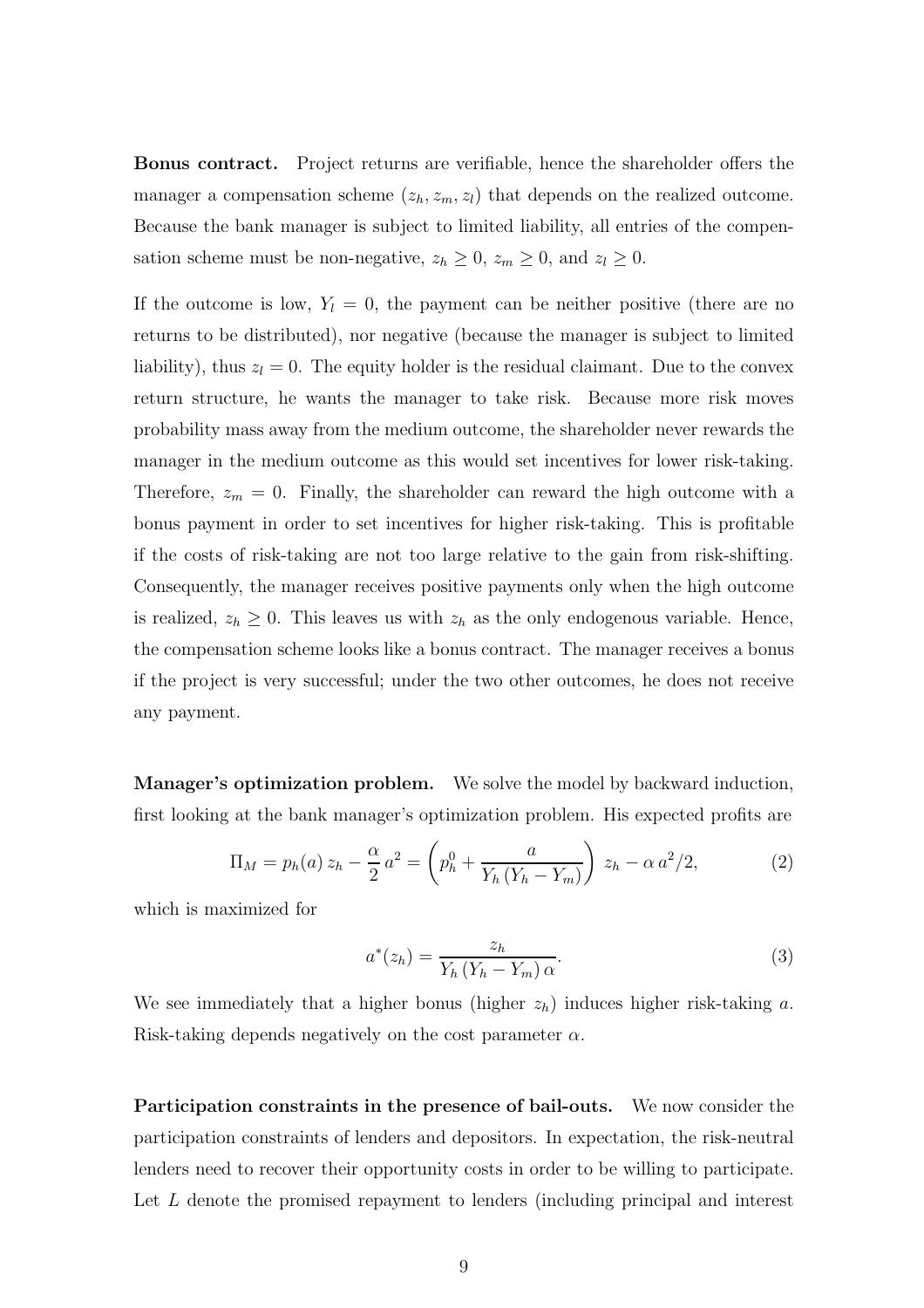payments). The debt can always be repaid in the high and medium outcomes. When the low outcome realizes, the bank cannot repay anything. However, lenders are bailed out by the government with probability  $\beta$ . We assume for simplicity that the government repays only the nominal loan value, but not interest rates.<sup>10</sup> The lenders' breakeven condition is then

$$
[p_h(a) + p_m(a)] L + p_l(a) \beta l = (1 + r_l) l
$$
  

$$
\implies L = l \cdot \frac{(1 + r_l) - p_l(a) \beta}{p_h(a) + p_m(a)}.
$$
 (4)

The promised repayment depends positively on the default probability  $p_l(a) = 1$  $p_h(a)-p_m(a)$ , and negatively on the bail-out probability  $\beta$ . In contrast to uninsured lenders, depositors are always repaid, either by the bank, the government, or the deposit insurance. Therefore, their breakeven condition is simply

$$
D = (1 + r_d) d,\t\t(5)
$$

where D is the promised repayment to depositors.

Shareholder's optimization problem. The expected profits of the shareholder  $(E)$  are given by

$$
\Pi_E = p_h(a) (Y_h - D - L - z_h) + p_m(a) (Y_m - D - L) - \delta.
$$
 (6)

The shareholder chooses  $z_h$  to maximize expected profits. Importantly, the choice of  $z_h$  is observable by lenders and depositors who can therefore fully anticipate the agent's risk choice  $a^*(z_h)$ . Hence, substituting L and D into expected profits, substituting  $a^*(z_h)$ , taking the first-order condition and solving for  $z_h$  yields

$$
z_h^* = \frac{Y_h - Y_m}{2Y_m} \left( \left[ \beta l + (1 + r_d) d \right] - \alpha p_h^0 Y_h^2 Y_m \left( Y_h - Y_m \right) \right). \tag{7}
$$

<sup>10</sup>This assumption facilitates calculations substantially. If interest payments were also covered by the bail-out, the value of the bail-out would depend on the level of interest rates (which, in turn, are a function of bail-outs). The resulting feedback effects make the model algebraically intractable. Numerical examples show that the differences are negligible, as long as the bank's default probability is not too large. Note that the same problem does not occur with insured deposits, as the deposit insurance premium is paid ex ante and thus does not cause comparable feedback effects.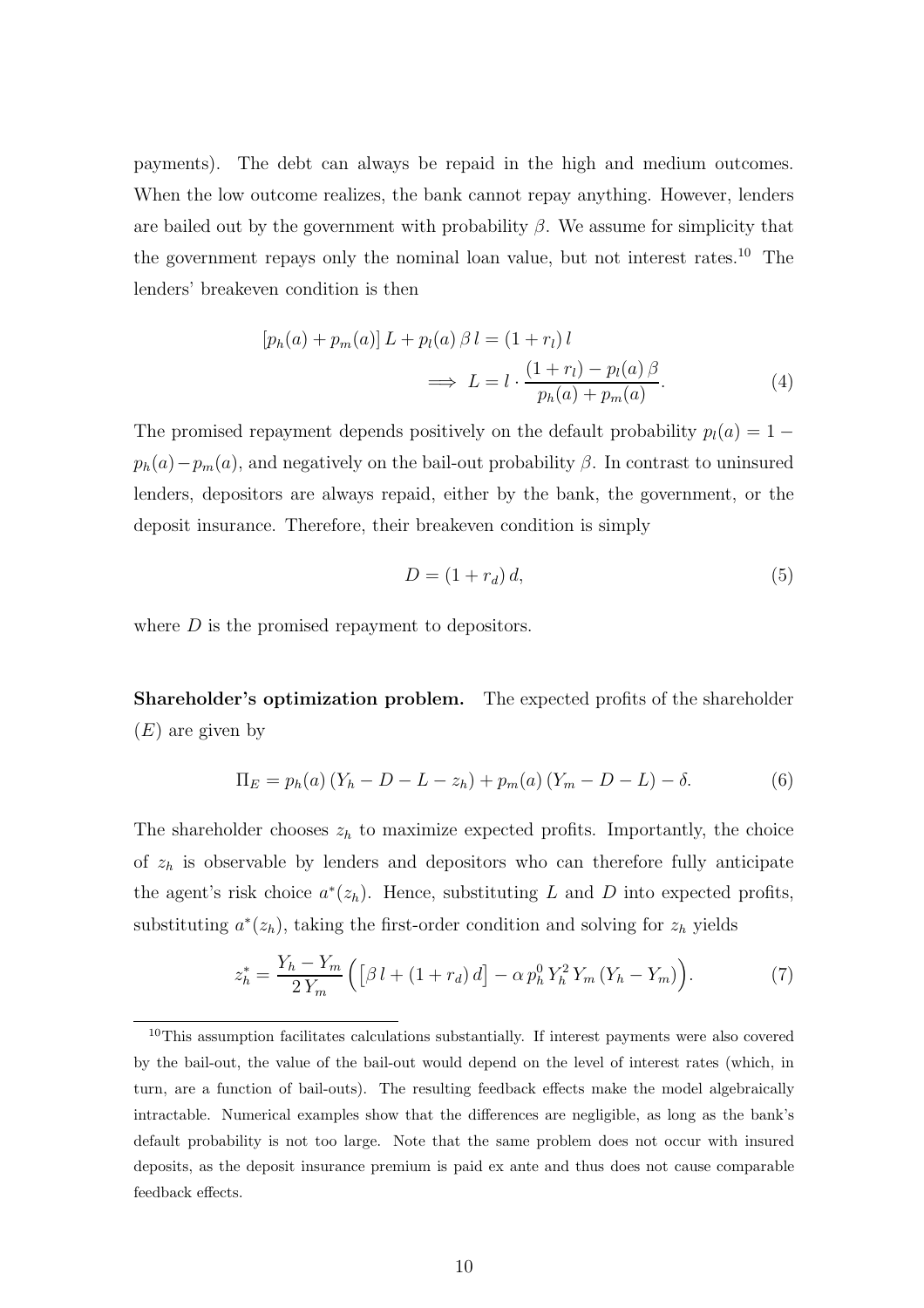The optimal bonus payment depends positively on the term in brackets, which is the debt repayment that can be shifted to third parties (the government or deposit insurance) in case of default, which determines the gains from risk-shifting. Through this channel, the bonus  $z_h^*$  $\hat{h}$  increases in  $\beta$ . Hence, the expectation of bail-outs makes the bonus scheme steeper. The cost of risk-taking,  $\alpha$ , lowers the optimal bonus. Some algebra shows that  $z_h^* \le Y_h$ , hence the bonus can always be paid and never exceeds the bank's capacities.

Equation (7) describes the optimal  $z<sub>h</sub>$  only if this expression is positive. If it is negative, the shareholder will choose  $z_h^* = 0$ . Then, the manager's contract is flat,  $z_h^* = z_m^* = z_l^* = 0$ , and he accordingly chooses not to increase risk,  $a^* = 0$ . Intuitively, this will be the case if inducing the manager to shift risk is expensive (high  $\alpha$ ) or if the debt repayment that can be shifted to the government is small (low  $\beta$ ). Formally,  $z_h^* > 0$  if

$$
\beta l > \alpha p_h^0 Y_h^2 (Y_h - Y_m) Y_m - (1 + r_d) d. \tag{8}
$$

In the following, we will focus on interior solutions, where condition (8) holds. Plugging (7) into (3), we obtain the equilibrium value of  $a^*$ ,

$$
a^* = \frac{\beta \, l + (1 + r_d) \, d}{2 \, Y_h \, Y_m \, \alpha} - \frac{p_h^0 \, Y_h \, (Y_h - Y_m)}{2}.\tag{9}
$$

Effect of bail-out expectations. In the interior solution, the shareholder wants the manager to take excessive risk,  $a^* > 0$ . Since the shareholder himself is subject to limited liability, he can shift losses to the deposit insurance and the government. We see that equilibrium risk-shifting increases in the bail-out probability  $\beta$  (and hence the gain from risk-taking), implying an increase in the default probability  $p_l(a)$  of the bank. The manager benefits from the expected bail-out,  $d\Pi_M/d\beta > 0$ , because he must be given a rent to induce him to take risk. The expected compensation of the manager  $p_h(a^*) z_h^*$  $\frac{k}{h}$  also increases. These results are summarized in the following proposition, and are proven formally in the Appendix.

Proposition 1 (Bail-outs in the risk model) Assume that the bank manager is subject to a risk-shifting problem. In an interior solution, an increase in the bail-out probability of the bank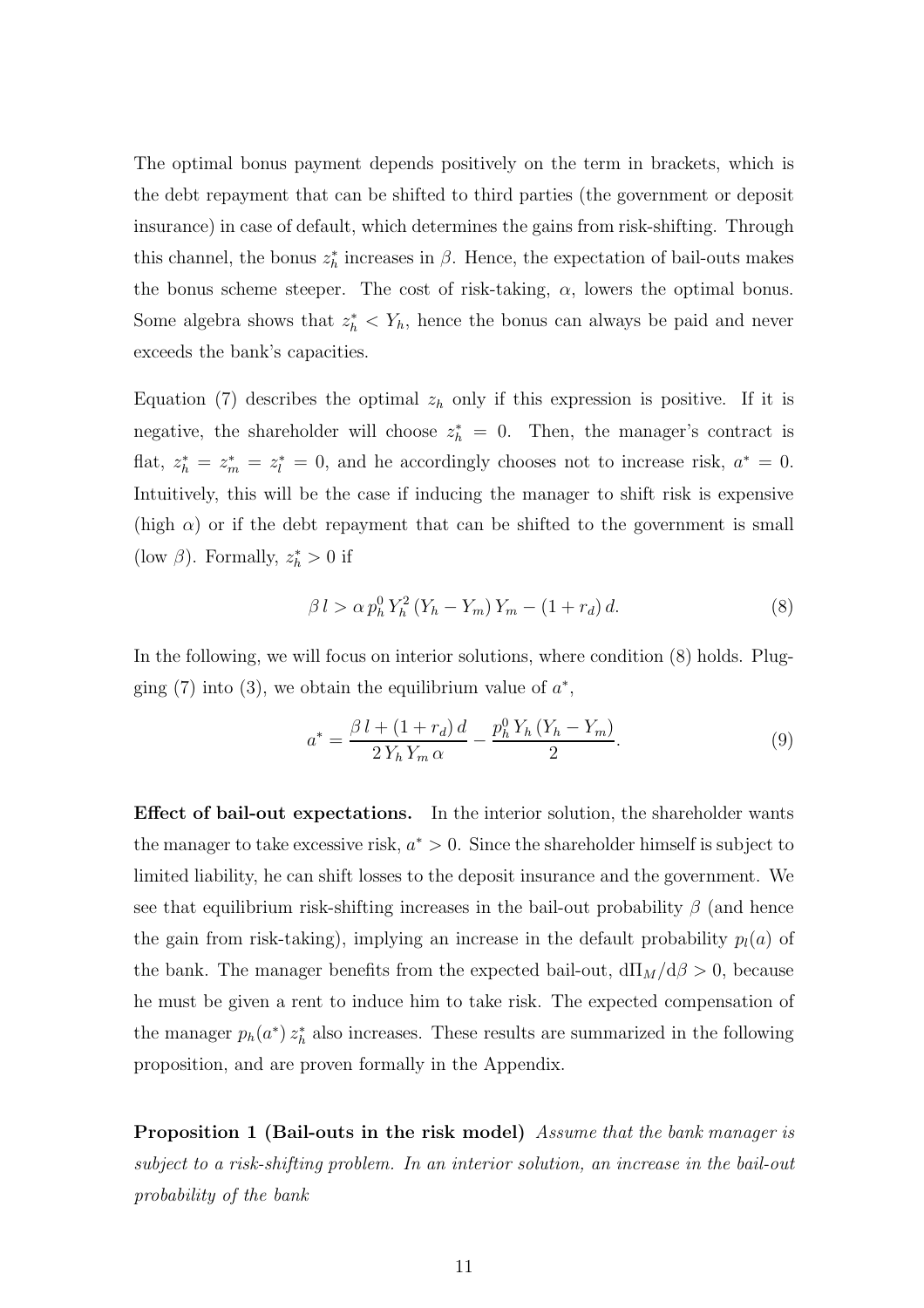- 1. makes the bonus scheme steeper  $\left(dx_h^*\right)$  $_{h}^{*}/d\beta > 0),$
- 2. raises the manager's risk-taking  $a^*$ , implying that the bank's probability of de- $\text{fault } p_l(a^*)$  also increases,
- 3. raises the expected compensation  $p_h(a^*) z_h^*$  $\frac{k}{h}$  and the expected profit of the manager.

The intuition is simple: In the presence of bail-outs, market discipline is weakened and bank lenders no longer "punish" their bank for higher (anticipated) risk-taking by demanding higher interest rates. This implies that the risk-shifting problem is exacerbated because the bank can now shift even more losses to other parties (the deposit insurance and the government). The shareholder hence wants to give the bank manager an incentive to take higher risks. This is done through a steeper bonus contract. Because of his limited liability, not only the shareholder, but also the manager benefits from the bail-out guarantee.<sup>11</sup>

From a welfare perspective, risk-shifting  $(a > 0)$  is always suboptimal in this model. Since the mean of the return distribution is unchanged by risk-shifting, the welfare loss stems only from the costs  $c(a)$ . Welfare can be improved by regulating the manager's compensation scheme. Specifically, a cap on bonus payments would lead to lower risk-shifting and, hence, to an increase in welfare. Since bonus payments are never beneficial from a welfare perspective in this setup, a complete ban of bonus payments yields the first-best.

Corollary 1 (Caps on bonus payments) Assume that the bank manager is subject to a risk-shifting problem. In an interior solution, a binding regulatory cap on bonus payments reduces risk-shifting and the bank's probability of default, and increases welfare. The positive welfare effect of a given cap increases in the bail-out probability  $\beta$ . A ban of bonus payments eliminates risk-shifting completely.

<sup>&</sup>lt;sup>11</sup>This aspect will be crucial in the discussion of increased liability of the manager.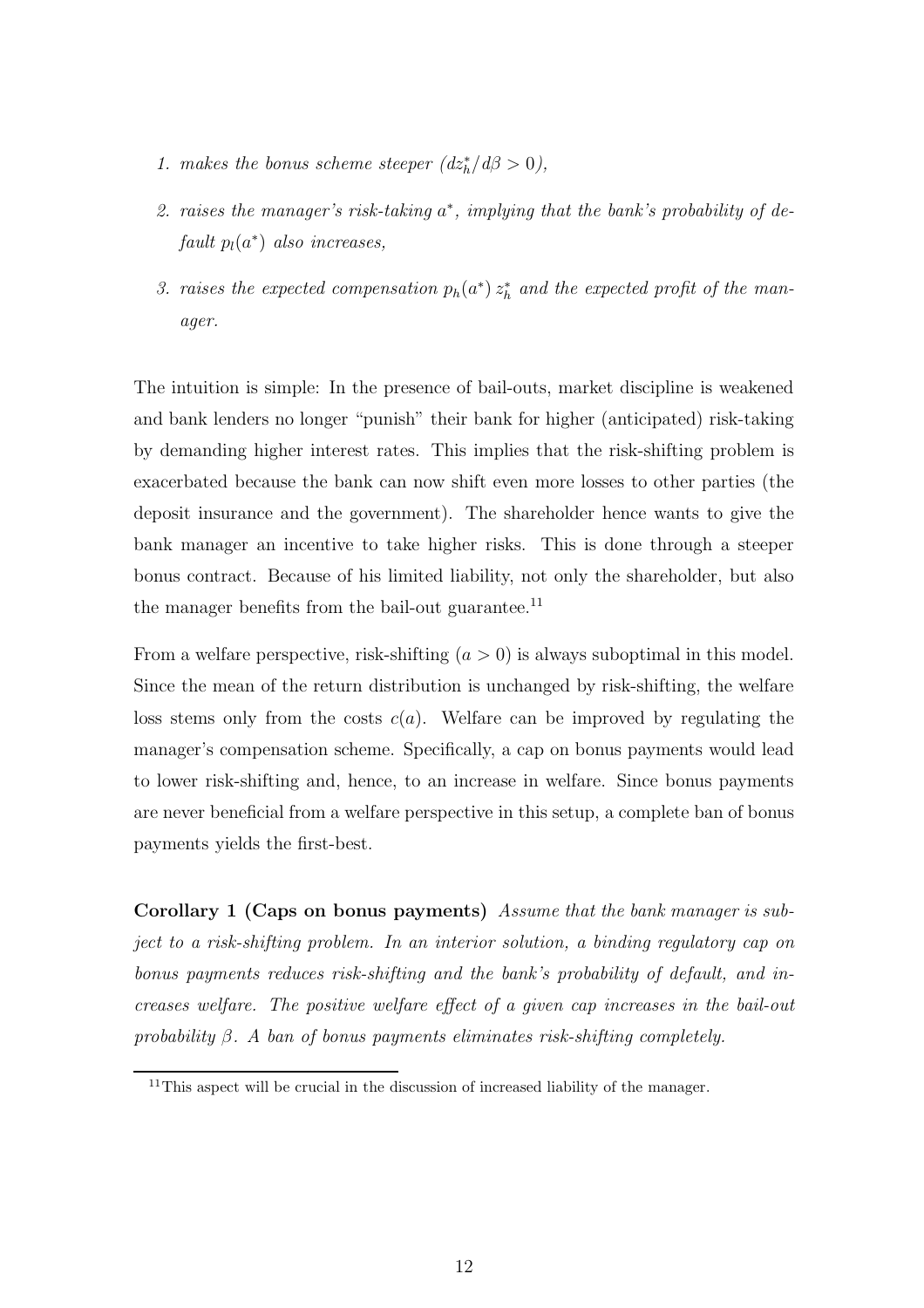### 4 Effort Choice

We now consider an alternative setting, in which the manager can exert effort in order to increase the mean return of the bank's portfolio. In Section 5, we then combine the two models and consider the general case in which the manager can choose risk and effort. We start by describing the bank's return structure before analyzing compensation schemes, effort choices, and the effects of anticipated bank bail-outs.

Return structure of the bank's assets. Assume that managers can exert effort in order to increase the mean return of the bank by moving probability mass from worse outcomes to better ones. For concreteness, we assume the following return structure,

$$
p_h(e) = p_h^0 + e,
$$
  
\n
$$
p_m(e) = p_m^0,
$$
  
\n
$$
p_l(e) = 1 - p_h(e) - p_m(e) = (1 - p_h^0 - p_m^0) - e,
$$
\n(10)

with  $e$  in the range where none of the probabilities turns negative. With this parametrization, an increase in effort e shifts probability mass from the worst to the best outcome, hence it leads to a new distribution that first-degree stochastically dominates the original distribution (see Figure 3). The assumed shift of probability mass is equivalent to one where an equal probability mass is shifted from the low to the medium, and from the medium to the high outcome. More general shifts of the probability mass are discussed below.

In exerting effort, the manager incurs a private non-monetary cost,  $c(e) = \eta e^2/2$ . This cost can, for example, be interpreted as the cost of monitoring the bank portfolio. Under the given cost function, the first-best level of effort is  $e = Y_h/\eta$ .

Bonus contract. As before, compensation cannot be negative (due to limited liability) and cannot exceed portfolio returns. In order to induce effort, the shareholder rewards the high outcome with a bonus. Using similar arguments as above,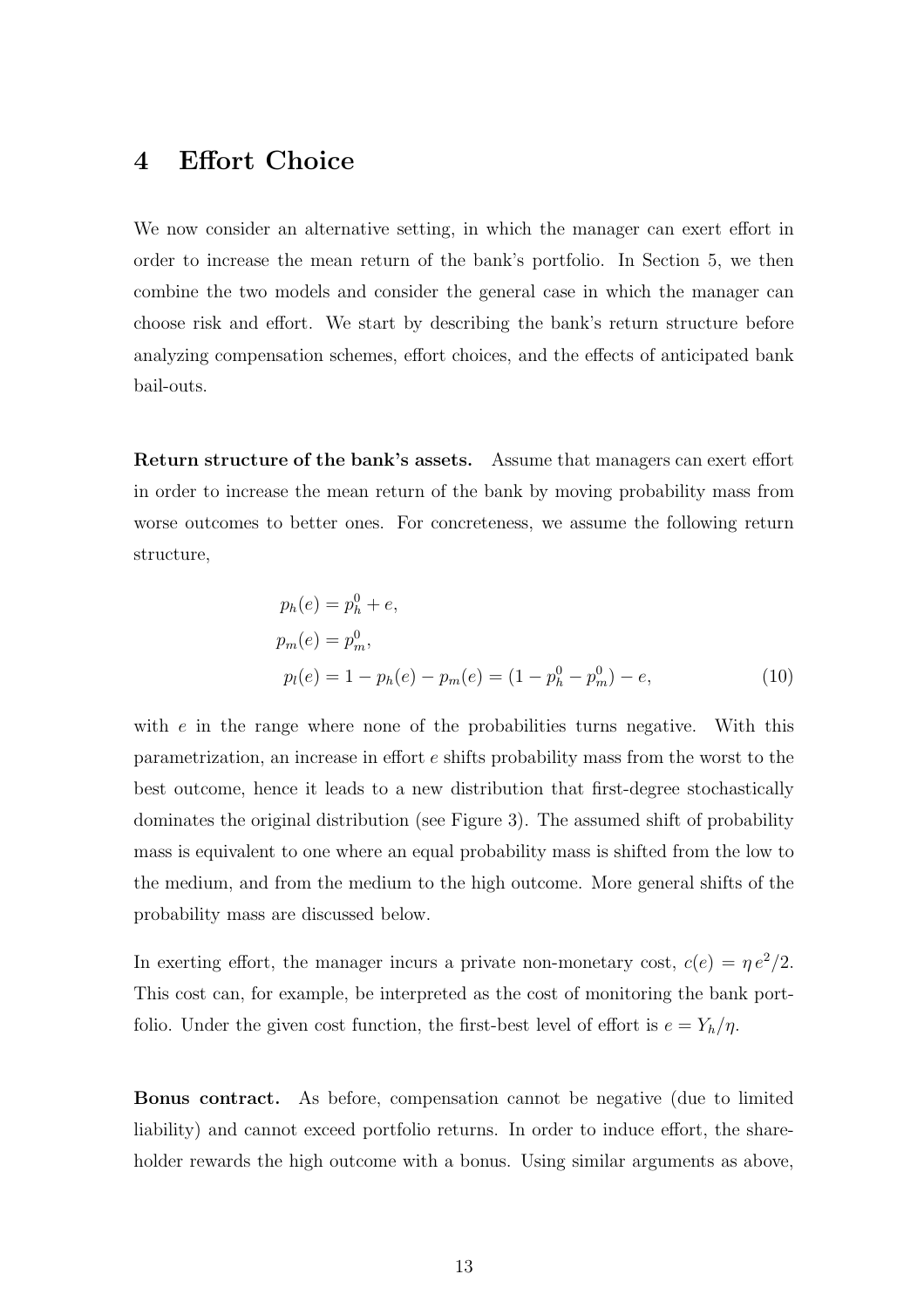

Figure 3: Return distribution depending on effort choice

This picture shows a possible distribution of returns with  $Y_h = 1.4$ ,  $Y_m = 1.2$ ,  $Y_l = 0$ , and  $p_h^0 = 0.30, p_m^0 = 0.65, p_l^0 = 0.05,$  for  $e = 0$  (blue) and  $e = 0.05$  (red). The probability density function is on the left, the cumulative distribution function on the right.

 $z_l = z_m = 0$  in equilibrium, so  $z_h$  is the only endogenous variable. The first-order condition of the manager's optimization problem yields

$$
e^* = \frac{z_h}{\eta}.\tag{11}
$$

Hence, a higher bonus induces a higher effort level; higher costs reduce effort.

The participation constraints of lenders and depositors are identical to those in Section 3, such that equations (4) and (5) apply. Plugging these in the shareholder's profit function and considering the first-order condition for the optimal contract yields

$$
z_h^* = \frac{1}{2} \left( Y_h - \beta \, l - (1 + r_d) \, d - \eta \, p_h^0 \right),\tag{12}
$$

$$
e^* = \frac{1}{2\,\eta} \left( Y_h - \beta \, l - (1 + r_d) \, d - \eta \, p_h^0 \right). \tag{13}
$$

For  $\beta l > Y_h - (1 + r_d) d - \eta p_h^0$ , the optimal contract becomes flat,  $z_h^* = 0$ . Hence, effort also becomes zero,  $e^* = 0$ . This occurs if inducing the manager to exert effort is expensive (high  $\eta$ ), or if the risk-insensitive part of debt,  $\beta l + (1 + r_d) d$ , is large. The latter result arises from the fact that, if debt is largely risk-insensitive, funding costs hardly react to higher effort, making it less attractive to pay bonuses.

We see that equilibrium effort is below the first-best level. The reason is that higher effort partly benefits the manager (who obtains a rent), the deposit insurance, and the government who all benefit from a lower default probability. Therefore,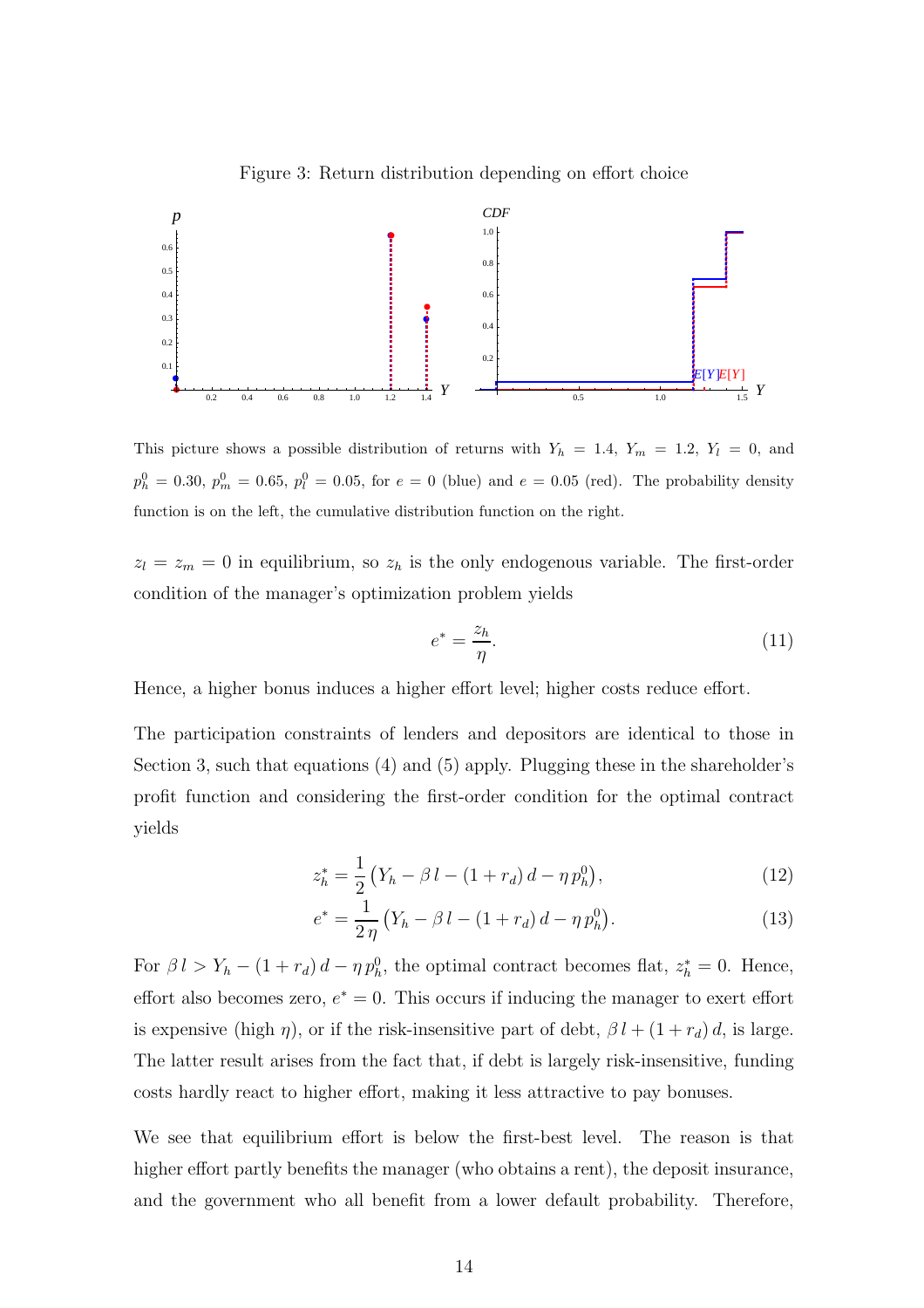the shareholder has insufficient incentives to implement a contract that entails the efficient effort level. There is an underinvestment problem.

**Effect of bail-out expectations.** Taking the derivative of  $z_h^*$  with respect to  $\beta$ , we find that the anticipation of bail-outs leads to a *flatter* compensation scheme, and hence to an even lower effort choice, implying an increase in the bank's default probability  $p_l(e^*)$ . The reason is the increase in the positive externality of effort on the deposit insurance or the government, which is not taken into account by the shareholder when designing the compensation package. Hence, bail-outs are again harmful (just as in the risk-shifting setup), but for a different reason. In this setup, they exacerbate the underinvestment problem.

Proposition 2 (Bail-outs in the effort model) Assume that the bank manager is subject to an effort problem. In an interior solution, an increase in the bail-out probability of the bank

- 1. makes the bonus scheme flatter  $(z_h^*)$  $_{h}^{*}$  decreases),
- 2. lowers the manager's effort  $e^*$ , implying that the bank's probability of default  $p_l(e^*)$  increases,
- 3. lowers the expected compensation  $p_h(e^*) z_h^*$  $\frac{*}{h}$  and the expected profit of the manager.

Now the judgment of caps on bonus payments is very different from Section 3. From a welfare perspective, the manager's effort choice is always suboptimally low. A binding cap on bonus payments would worsen the manager's choice and exacerbate the underinvestment problem. When bail-out expectations go up, the bonus scheme becomes even flatter. This implies that caps on bonuses would potentially become ineffective because they would no longer be binding. Hence, a cap on bonuses would be harmful or, at best, ineffective in this setting.

Corollary 2 (Caps on bonus payments) Assume that the manager is subject to an effort problem. In an interior solution, a binding regulatory cap on bonus payments lowers effort, raises the bank's probability of default, and reduces welfare. Moreover, the anticipation of bail-outs makes bonus caps less effective.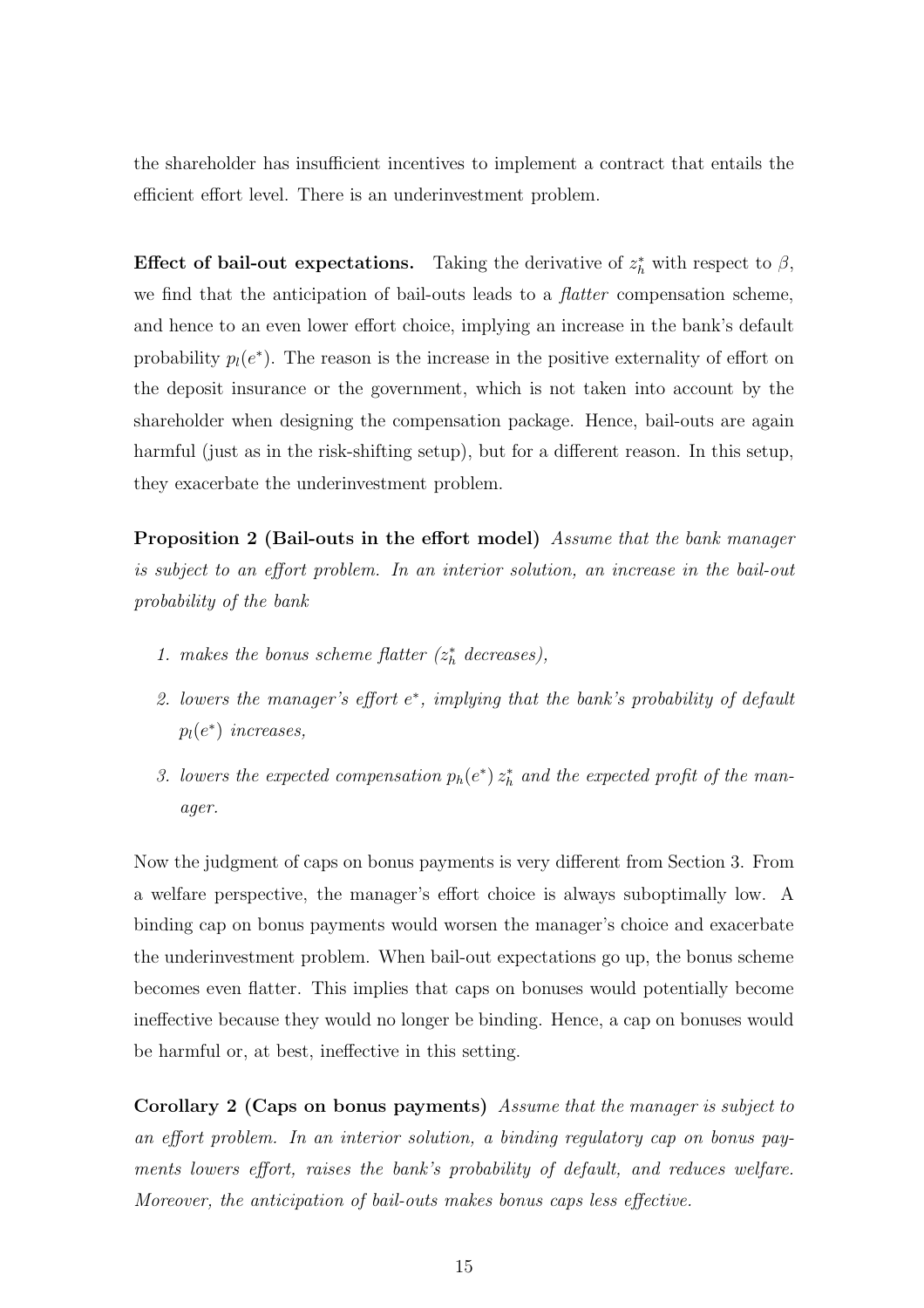Let us briefly discuss what would happen if effort shifted probability mass from the low to the medium outcome. The shareholder would then like to reward the manager for the medium outcome. But then, the manager's contract would have  $z_l = 0, z_m > 0$ , and  $z_h = 0$ . The probability of the high outcome cannot be changed, thus the shareholder does not want to reward it. Apart from that, the basic economic problem is the same, and comparative statics are unchanged.<sup>12</sup> If effort shifts probability mass from the medium to the high outcome, there is no interaction with the bail-out probability. Summing up, a focus on the probability shift described by equation (10) does not seem to restrict generality unduly.

#### 5 General Model with Risk and Effort Choices

We now consider a generalization of Sections 3 and 4, in which the manager can influence the return distribution by choosing risk and effort.

Return structure of the bank's assets. We now assume that the manager can take risk by choosing a at a private cost  $\alpha a^2/2$ , and increase the mean return by exerting an effort e at a private cost  $\eta e^2/2$ . The return distribution is given by

$$
p_h(e, a) = p_h^0 + e + \frac{a}{Y_h (Y_h - Y_m)},
$$
  
\n
$$
p_m(e, a) = p_m^0 - \frac{a}{Y_m (Y_h - Y_m)},
$$
  
\n
$$
p_l(e, a) = 1 - p_h(e, a) - p_m(e, a) = (1 - p_h^0 - p_m^0) - e + \frac{a}{Y_h Y_m}.
$$
\n(14)

The two earlier models are limiting cases of the general model for  $\eta \to \infty$  and  $\alpha \to \infty$ , respectively. If effort costs are extremely high, the effort choice is irrelevant and we are back in the risk choice framework from Section 3. If instead risk-taking costs become prohibitive, we are left with the model of effort choice from Section 4. Note that effort and risk do not interact in the return distribution. But even with this simple specification, the two choices interact in an interesting way. Due to the separability of the distribution functions regarding  $a$  and  $e$ , the first-best choices are unchanged:  $a = 0$  and  $e = Y_h / \eta$ .

<sup>&</sup>lt;sup>12</sup>This is due to the fact that a third outcome is not necessary for the effort model. It is used only to generate consistency between Sections 3, 4, and 5.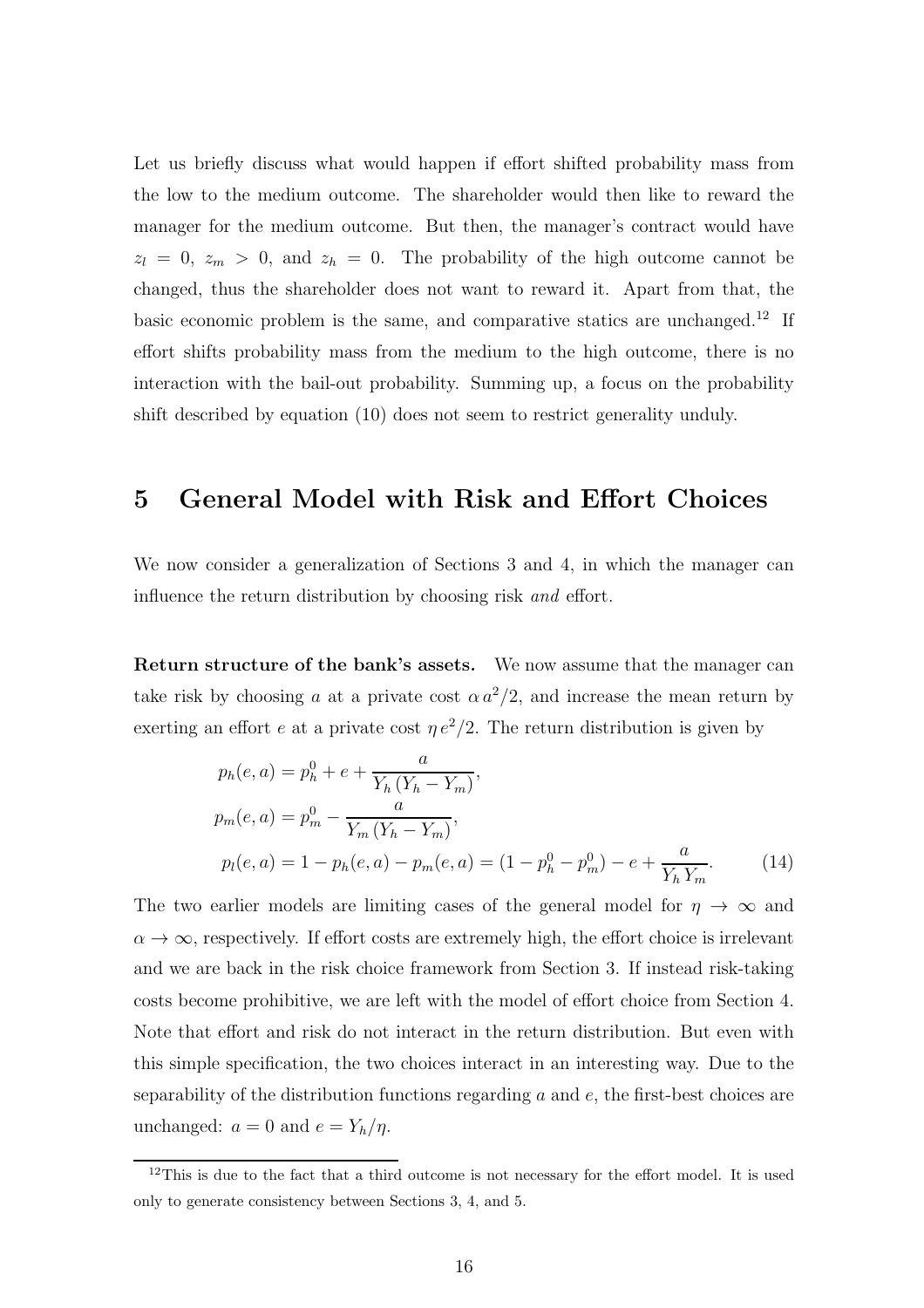Bonus contract. Unsurprisingly, the compensation scheme has the same structure as before. Only  $z_h$  is positive in equilibrium, and  $z_m = z_l = 0$ . This implies that the shareholder has only one instrument to influence the two choice parameters of the manager. Following an analogous procedure as above, we obtain the same expressions as above,

$$
a^* = \frac{z_h}{Y_h (Y_h - Y_m) \alpha},
$$
  
\n
$$
e^* = \frac{z_h}{\eta}.
$$
\n(15)

Risk and effort are proportional to the bonus  $z_h$ . When  $z_h$  goes up, the manager takes more risk a and increases effort e.

Effect of bail-out expectations. The participation constraints for lenders and depositors are unchanged. Substituting these into the shareholder's profit function and deriving the first-order condition yields the optimal bonus,

$$
z_{h}^{*} = \frac{Y_{h} - Y_{m}}{2 Y_{m} \left(\eta + \alpha Y_{h}^{2} (Y_{h} - Y_{m})^{2}\right)} \cdot \left(\alpha Y_{h}^{2} (Y_{h} - Y_{m}) Y_{m} \left(Y_{h} - \beta I - (1 + r_{d}) d\right) - \eta \left(\alpha p_{h}^{0} Y_{h}^{2} (Y_{h} - Y_{m}) Y_{m} - \beta I - (1 + r_{d}) d\right)\right). \tag{16}
$$

This solution looks messy, but most terms stem from the normalization of the meanpreserving spread. In equilibrium, there is excessive risk-taking and an underinvestment in effort. But now the effect of anticipated bail-outs is ambiguous. Taking the derivative with respect to  $\beta$  yields

$$
\frac{dz_h^*}{d\beta} = \frac{Y_h - Y_m}{2Y_m} \cdot \frac{\eta/\alpha - Y_h^2 (Y_h - Y_m) Y_m}{\eta/\alpha + Y_h^2 (Y_h - Y_m)^2} \cdot l. \tag{17}
$$

This derivative is positive if and only if

$$
\frac{\eta}{\alpha} > Y_h^2 Y_m (Y_h - Y_m). \tag{18}
$$

Hence, the effect of an anticipated bail-out now depends on the relative importance of the risk-shifting and the effort problem. This result is intuitive. If  $\beta$  increases, the shareholder adjusts the contract for the manager. There are two countervailing effects. First, as in Section 3, an increase in risk becomes more attractive for the shareholder, so he wants to increase  $z<sub>h</sub>$ . This channel is particularly strong if risktaking is relatively cheap, hence if  $\eta/\alpha$  is large. Then the manager strongly adjusts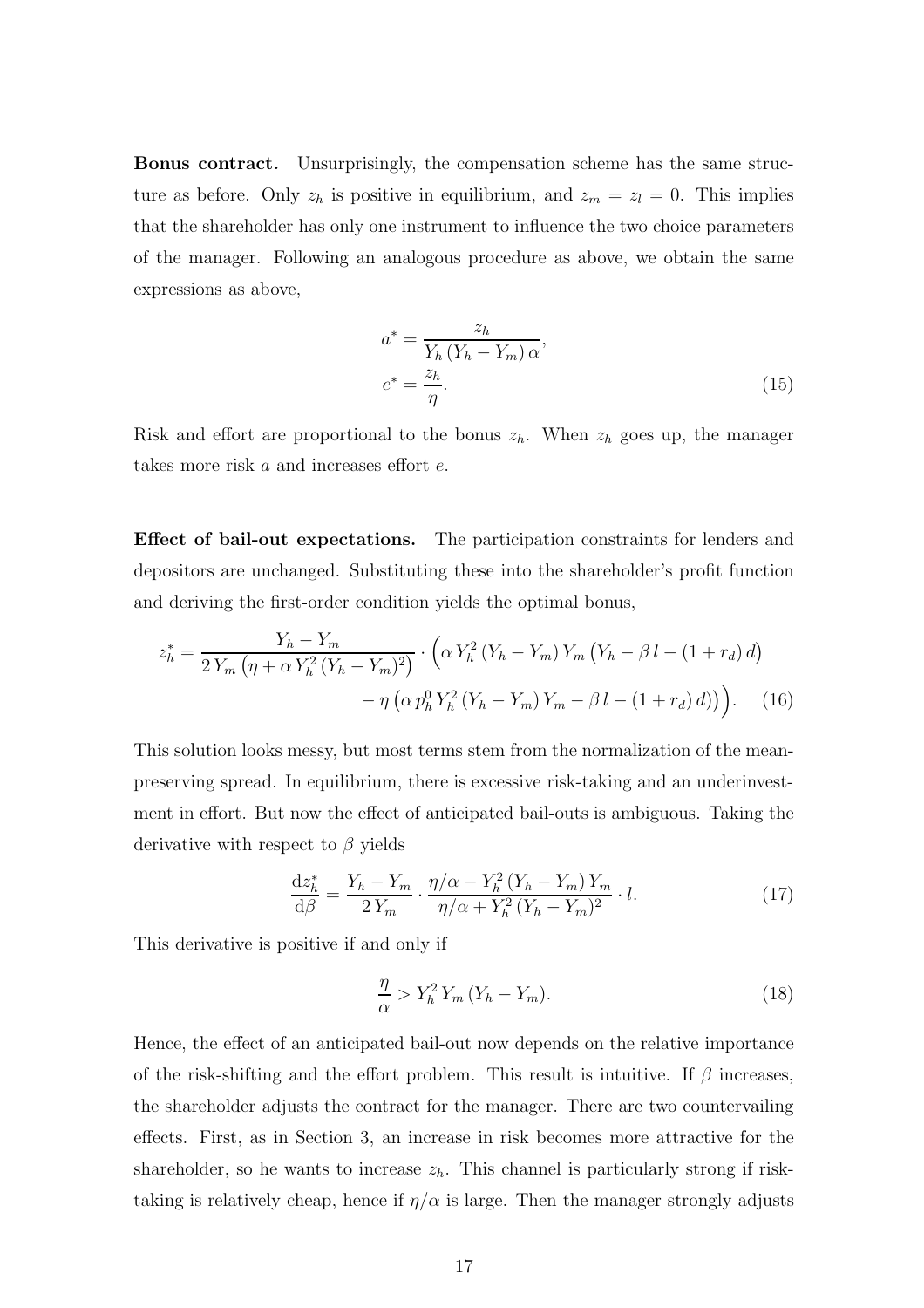risk-taking in reaction to a higher bonus payment, while effort is hardly adjusted. Second, as in Section 4, a high effort e becomes less attractive for the shareholder, so he wants to reduce  $z_h$ . This channel is particularly strong if  $\eta/\alpha$  is small. Which of the two effect dominates depends on the relative size of  $\eta$  and  $\alpha$ .

Proposition 3 (Bail-outs in the general model) Assume that the bank manager is subject to a risk-shifting and an effort problem. In an interior solution, an increase in the bail-out probability of the bank

1. makes the bonus scheme steeper  $(z_h^*)$  $_{h}^{*}$  increases) if and only if

$$
\frac{\eta}{\alpha} > Y_h^2 Y_m (Y_h - Y_m),
$$

- 2. raises the manager's effort  $e^*$  and risk choice  $a^*$  under the same condition, but always raises the bank's probability of default  $p_l(e^*, a^*)$ ,
- 3. raises the expected compensation  $p_h(e^*, a^*) z_h^*$  $\frac{k}{h}$  and the expected profit of the manager under the same condition.

The welfare effects of caps on bonus payments are also ambiguous. In Section 3, we saw that a cap on bonuses may prohibit inefficient risk choices and therefore increase welfare. In Section 4, a cap curbs the manager's effort and is therefore undesirable. In the combined model, both effects are present, so the welfare effect of a cap is ambiguous.

To check under which conditions a cap on bonus payments is optimal from a welfare perspective, we derive the bonus that maximizes welfare. Welfare is defined as the aggregate net present value, net of the manager's non-monetary costs,

$$
W = p_h Y_h + p_m Y_m - (1 + r_d) d - (1 + r_l) l - \eta e^2 / 2 - \alpha a^2 / 2. \tag{19}
$$

 $p_h$ ,  $p_m$ ,  $e$ , and  $a$  depend on  $z_h$ . The welfare-maximizing bonus is given by

$$
z_h^W = \frac{Y_h}{\frac{1}{Y_h^2 (Y_h - Y_m)^2} \frac{\eta}{\alpha} + 1}.
$$
\n(20)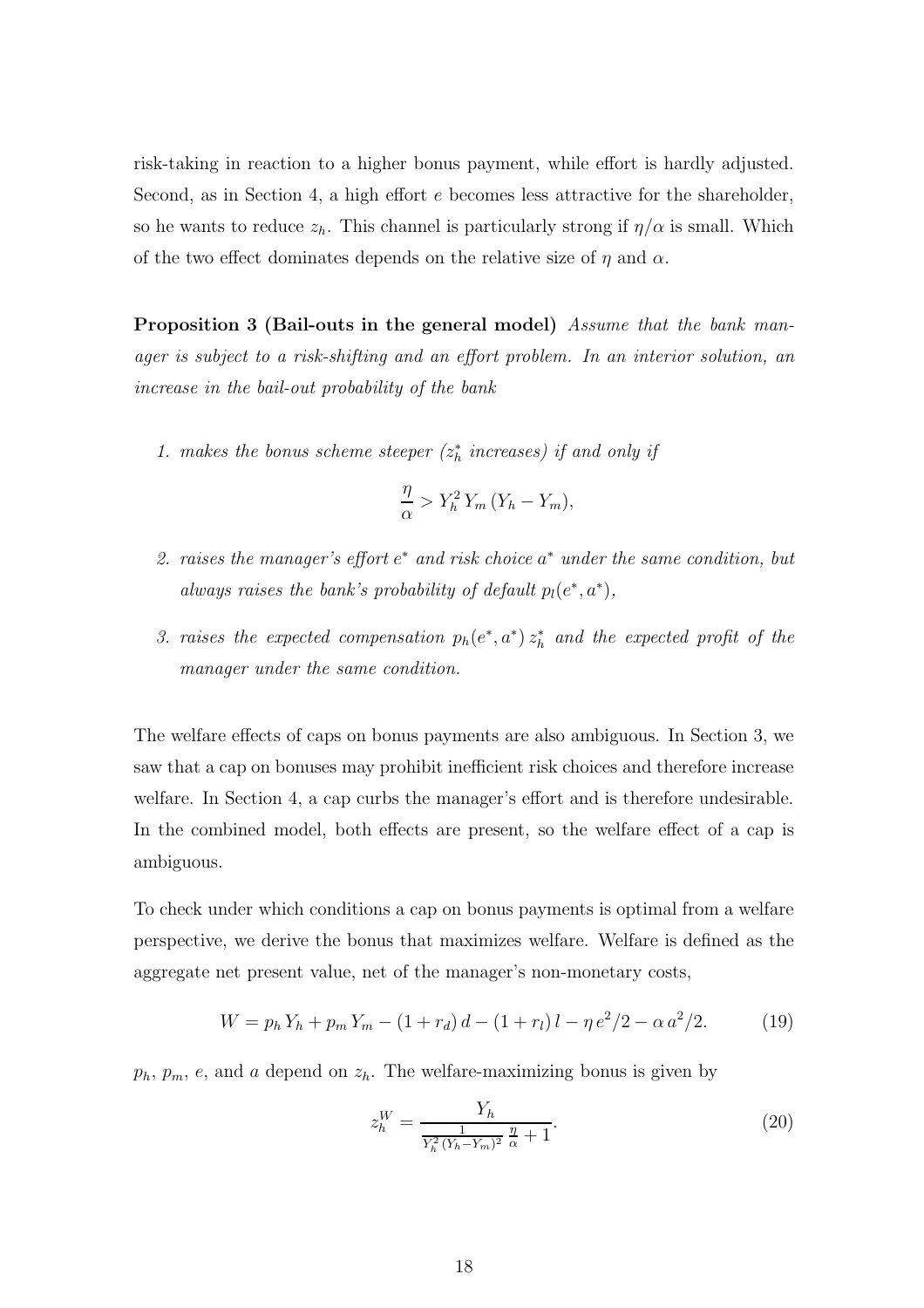The optimal bonus  $z_h^W$  decreases in  $\eta/\alpha$ . If the risk-shifting problem is relatively important compared to the effort problem  $(\eta/\alpha)$  is relatively high), the welfareoptimal bonus is lower.<sup>13</sup> If the equilibrium bonus  $z_h^*$  $\frac{k}{h}$  from equation (16) exceeds the welfare-optimal bonus  $z_h^W$ , a cap on bonus payments raises welfare. If  $z_h^*$  $\frac{k}{h}$  is smaller than  $z_h^W$ , the bonus payment implemented by the shareholder is too small from a welfare perspective because it induces too little effort. Hence, putting a cap on bonus payments is undesirable. A comparison of (16) and (20) shows that  $z_h^* > z_h^W$  if and only if

$$
\beta l > \frac{\alpha Y_h^2 (Y_h - Y_m) Y_m (Y_h + \eta p_h^0)}{\eta - \alpha Y_h^2 (Y_h - Y_m) Y_m} - (1 + r_d) d. \tag{21}
$$

This condition is illustrated in Figure 4 for different combinations of  $\eta$  and  $\alpha$ . If  $\alpha$ is small, risk-shifting is cheap. As a consequence, for a positive compensation  $z_h^*$  $_h^*$ the manager has strong risk-shifting incentives, leading to a reduction in welfare. Hence, for small  $\alpha$ , it is always optimal to reduce risk-shifting incentives by capping the bonus. This is also visible in the figure: for  $\alpha \to 0$ , capping bonuses is optimal for any positive  $\beta$ , independently of  $\eta$ . The argument for  $\eta$  is the other way around. If  $\eta$  is small, exerting effort is cheap, and with a positive  $z_h^*$  $\lambda_h^*$ , the manager exerts a lot of effort. Then a cap on bonuses is never optimal because bank bonuses are already chosen too low by the shareholder. Finally, a cap is efficient if the bail-out probability  $\beta$  is high. The larger  $\beta$ , the larger the risk-shifting motive of shareholders. The optimal bonus induces the manager to take excessive risk. As a result, the regulator should cap bonuses especially for high  $\beta$ , as is summarized in the following proposition.

Proposition 4 (Optimal caps on bonus payments) Assume that the bank manager is subject to a risk-shifting and an effort problem. In an interior solution, a higher bail-out probability raises the parameter space for which regulatory caps on bonus payments are optimal from a welfare perspective.

<sup>&</sup>lt;sup>13</sup>These results are similar in spirit to John and John (1993) and John, Mehran, and Qian (2010). In their models, however, the welfare-optimal solution is equivalent to the optimal choice by the shareholder.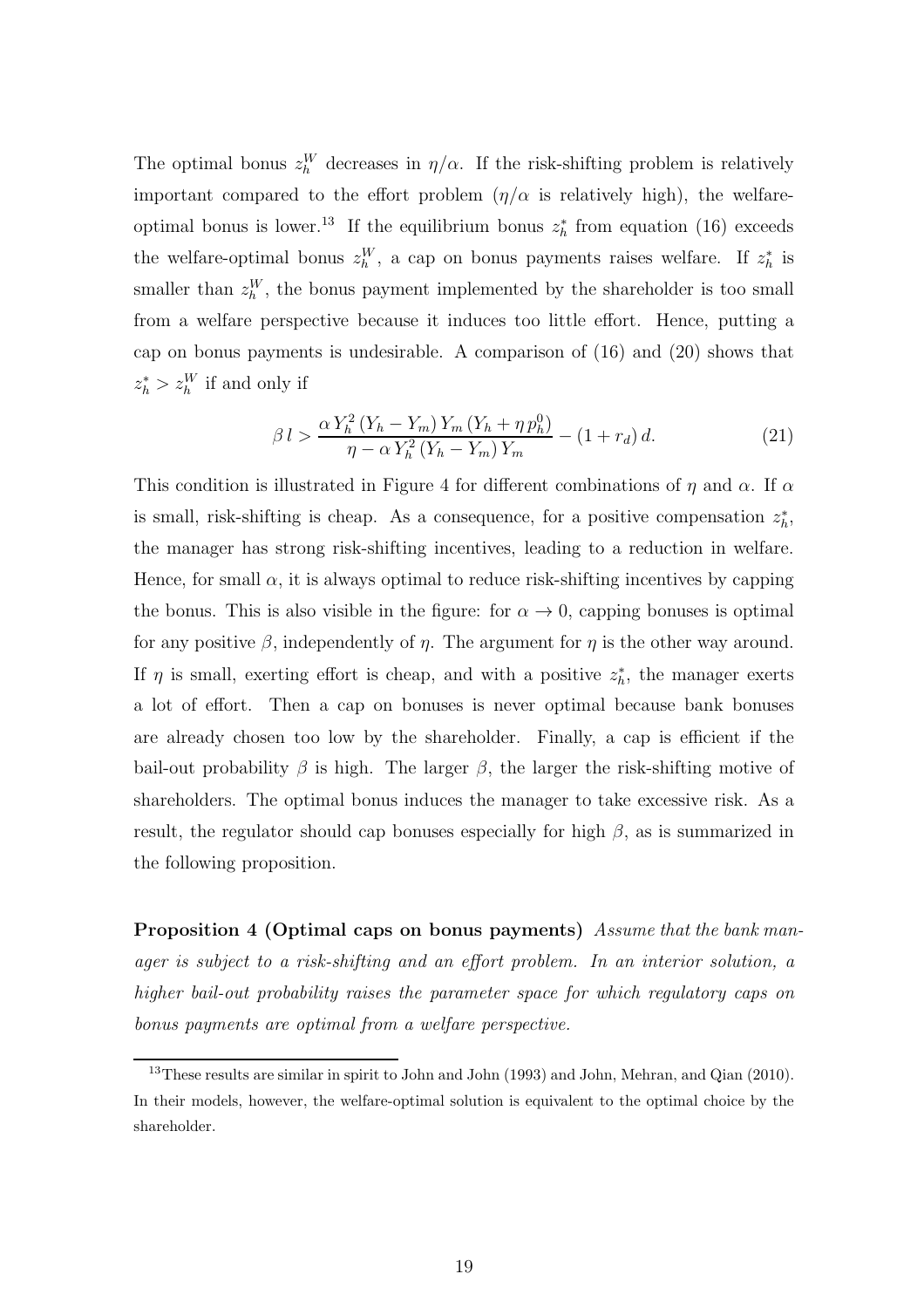

Figure 4: Condition for a welfare-increasing effect of bonus caps

This simulation is again based on the parameters  $Y_h = 1.4$  and  $Y_m = 1.2$ . For parameter combinations of  $\beta$ ,  $\eta$  and  $\alpha$  above the plane, a cap on bonus payments raises welfare. If  $\eta$  is close to zero, exerting effort is cheap, and it is never optimal to have restrictions on bonuses. If  $\alpha$  is close to zero, risk-shifting is cheap, and it is always optimal to limit bonuses. The dependence on  $\beta$  also depends on  $\alpha$  and  $\eta$ . For low  $\alpha$  or high  $\eta$ , a cap is always optimal. For high  $\alpha$  or low  $\eta$ , a cap is never optimal. In between, a cap is optimal only if  $\beta$  is high.

#### 6 Policy Implications

This section discusses the policy implications of our model. We start by giving an interpretation of the central policy parameters of our model. Then we analyze the implications of risk-sensitive deposit insurance and discuss the desirability of raising manager liability, which is frequently suggested to improve bank manager behavior. Finally, we briefly consider the role of competition in the banking sector.

#### 6.1 Interpretation of Policy Parameters

As shown by Figure 4, the welfare-maximizing policy regarding bank bonuses depends on three parameters: the bail-out probability  $\beta$ , the risk cost parameter  $\alpha$ , and the effort cost parameter  $\eta$ .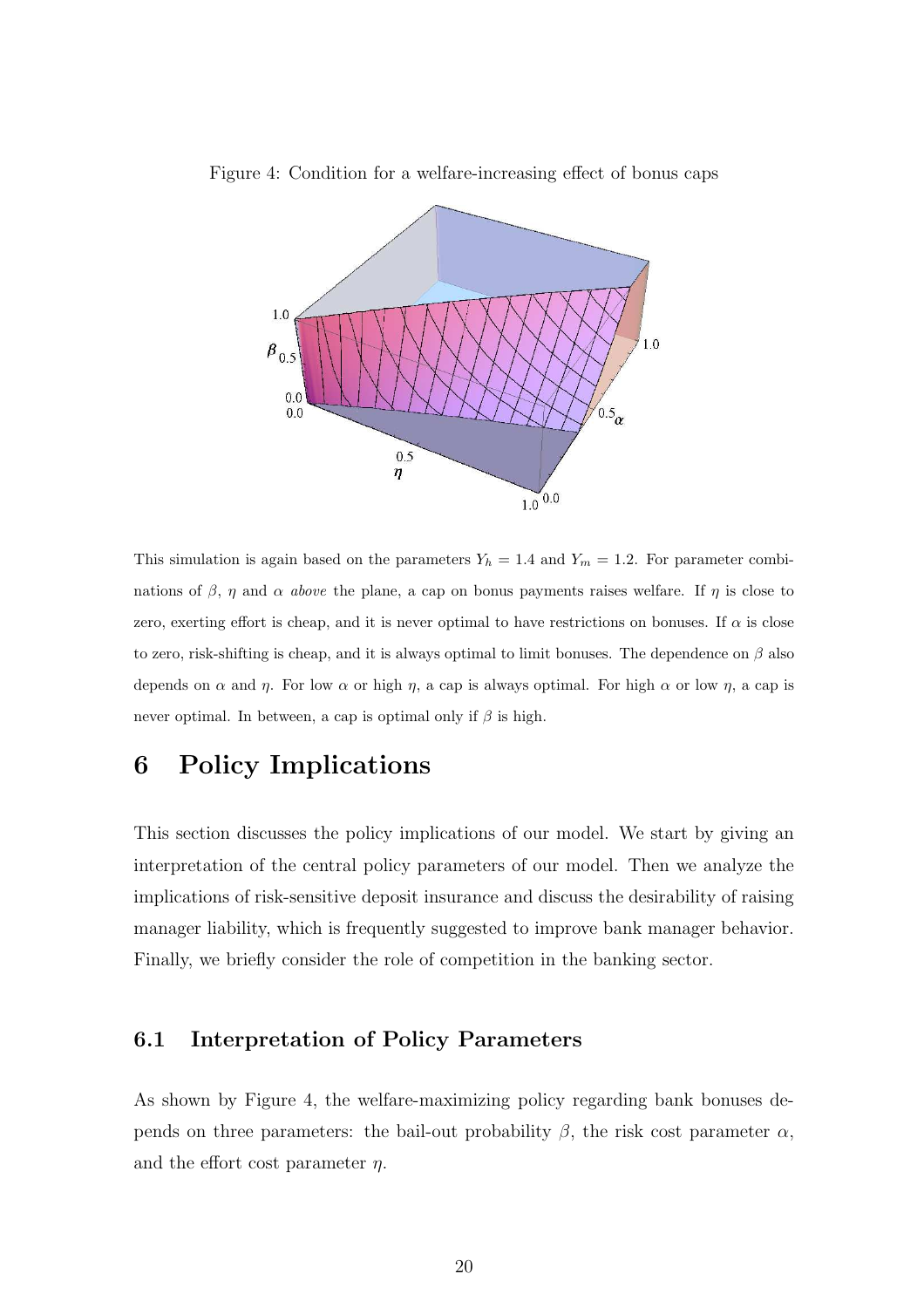The bail-out probability clearly is a central policy instrument. It depends, among other things, on past bail-out experiences and on existing resolution procedures aiming at reducing implicit bail-out guarantees. According to our model, bonus restrictions are more desirable in the presence of strong bail-out expectations. Hence, bonus restrictions are less needed in countries with credible resolution regimes. In contrast, bonus restrictions are crucial when past bail-outs raise bail-out expectations for the future. Hence, the recent calls for caps on bank bonuses in reaction to the recent financial crisis may well be justified. Given the huge bail-out packages to many banks, expected bail-out probabilities increased sharply. Our model also suggests that bonus restrictions are not equally important for all kinds of banks. According to the model, especially systemically important financial institutions (SIFIs) should be subjected to bonus restrictions. After the recent promises of government officials from many countries not to let any systemically relevant institution fail, bail-out probabilities of SIFIs rose substantially. It remains to be seen whether regulation will be able to curb such expectations.

The two cost parameters are best interpreted relatively to each other, as the policy implications depend on  $\eta/\alpha$ . This ratio can be interpreted as the relative cost of raising mean returns versus raising risk, or, equivalently, the relative importance of risk-shifting versus effort problems. Bonus restrictions are optimal when  $\eta/\alpha$  is high. Hence, a first implication of our model is that bonus restrictions should be imposed if risk-shifting problems are relatively important compared to effort problems. Since risk-shifting is more prevalent in the financial than in the non-financial sector where effort problems dominate, bonus restrictions are more appropriate in the financial sector. The usefulness of bonus regulation will also depend on the institutional framework. Most importantly, an efficient regulatory system tends to make riskshifting more expensive, lowering  $\eta/\alpha$  and making bonus restrictions less desirable. Finally, even within a given financial system, financial institutions differ regarding the cost ratio. In particular, raising risk will be less costly for non-traditional banking activities, such as trading or securitization, than for traditional banking, namely lending and deposit-taking. Technological innovations, which affect non-traditional banking activities more than traditional ones, reinforce this cost difference. This suggests that banks with a high share of non-traditional banking activities should rather be subjected to bonus restrictions than traditional deposit banks.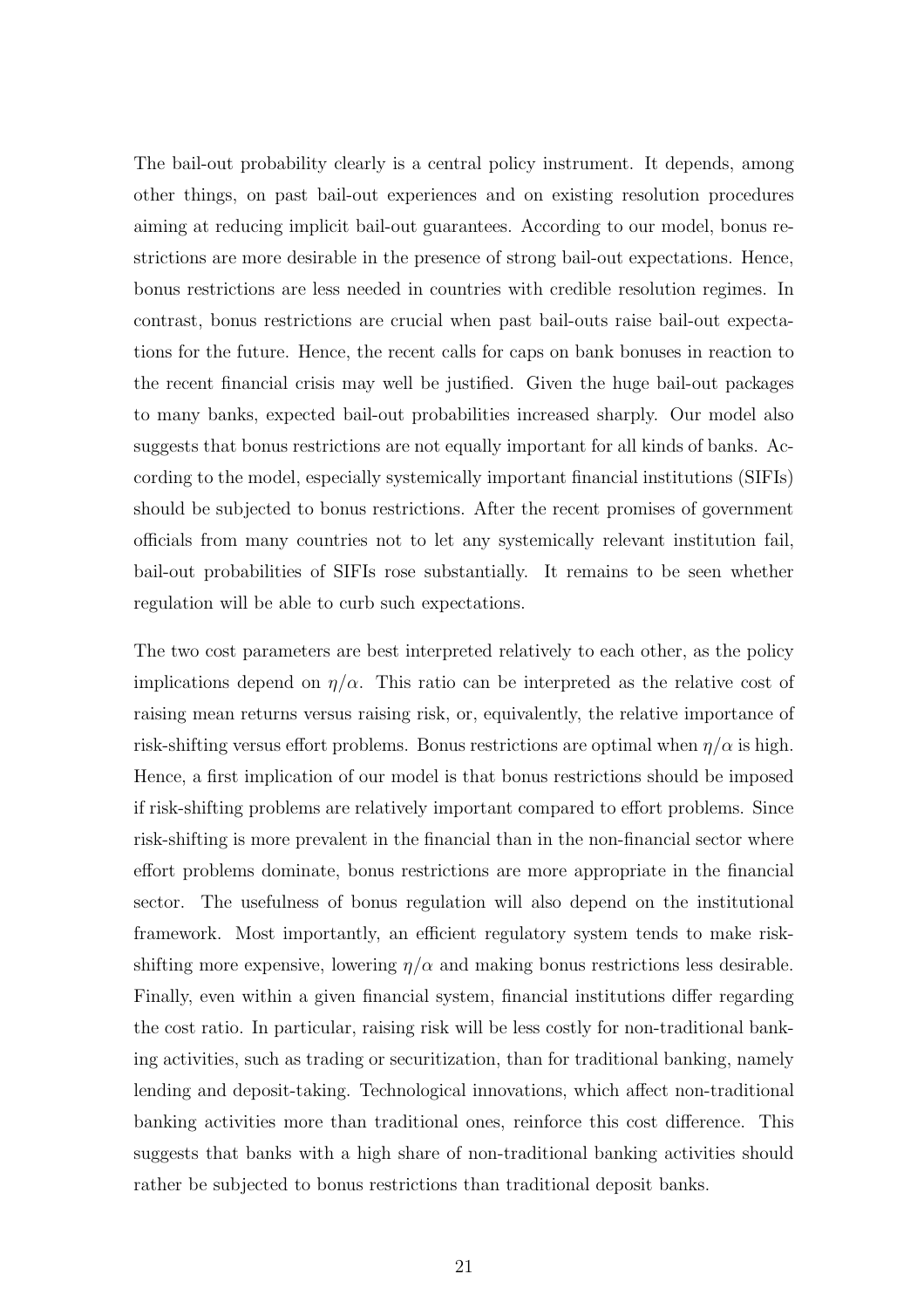Summing up, our model suggests that bonus restrictions are most appropriate in financial systems with weak regulatory frameworks without credible resolution procedures, and, within a given financial system, for systemically important financial institutions, especially those with a high share of non-traditional banking activities. In the following, we discuss alternative policy instruments that have been suggested to solve incentive problems in banking, namely risk-sensitive deposit insurance (Section 6.2) and enhanced liability of managers (Section 6.3), and compare them with bonus restrictions.

#### 6.2 Risk-Sensitive Deposit Insurance

In our main model, we made the assumption that the deposit insurance premium is fixed, i. e., it does not adjust to the bank's risk. Here, we want to analyze the effects of risk-sensitive deposit insurance. We place the discussion in the context of the general model (with risk and effort choices).

The deposit insurance covers the promised repayment  $D = (1+r_d) d$  with probability  $p_l (1 - \beta)$ . Let s measure the degree of sensitivity of the deposit insurance premium δ,

$$
\delta = s p_l (1 - \beta) (1 + r_d) d + (1 - s) \delta_0,
$$
\n(22)

where  $\delta_0$  is the fixed premium for a completely insensitive premium. For  $s = 0$ , the premium is flat as before,  $\delta = \delta_0$ . For  $s = 1$ , the premium is fully risk sensitive, and the deposit insurance just breaks even. We assume that the deposit insurance has the same information as lenders. That is, it observes the manager's bonus contract, anticipates the manager's risk and effort choices and thus the probability of the low outcome  $p_l$ , and then sets  $\delta$  accordingly.

Now the shareholder's problem of implementing the optimal contract changes. If the shareholder induces the manager to increase the probability of default, the premium  $\delta$  will rise. Taking this into account, the new optimal contract becomes

$$
z_h^* = z_h^* \big|_{s=0} - (1 - \beta) (1 + r_d) d \frac{Y_h - Y_m}{2 Y_m} \cdot \frac{\eta/\alpha - Y_h^2 (Y_h - Y_m) Y_m}{\eta/\alpha + Y_h^2 (Y_h - Y_m)^2} \cdot s. \tag{23}
$$

The payment  $z_h^*$  $\stackrel{*}{h}$  can be decreasing or increasing in s, depending on whether the condition for higher bonuses in response to higher bail-out expectations, (18), holds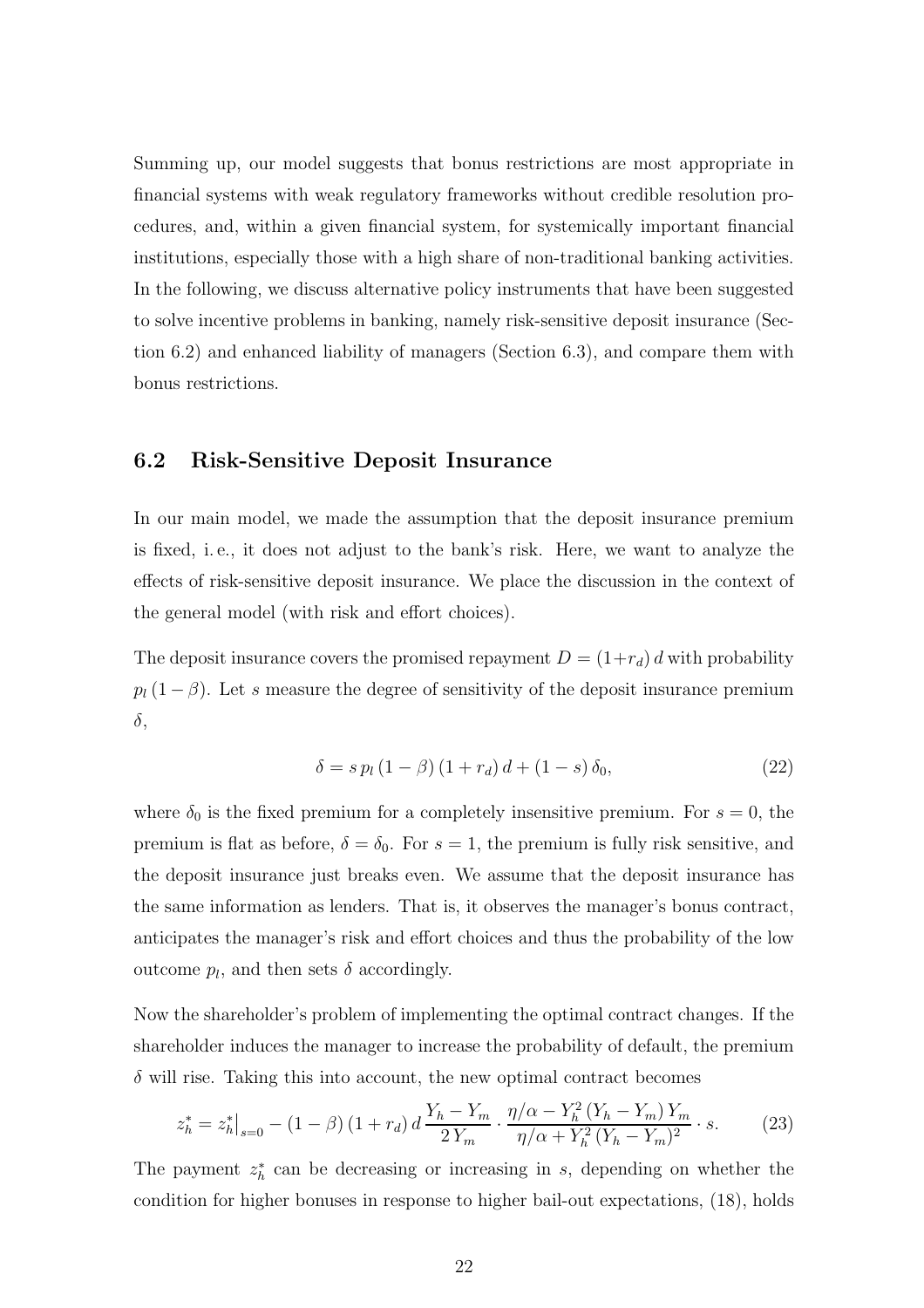or not. This result is intuitive. Both an increase in the bail-out probability (higher  $\beta$ ) and a decrease in the risk-sensitivity of deposit insurance (lower s) insulate the shareholder from the consequences of the low outcome. Therefore, their effects go into the same direction. The corresponding probability of the low outcome is

$$
p_l = p_l|_{s=0} - (1 - \beta) (1 + r_d) d \frac{\left(\eta/\alpha - Y_h^2 (Y_h - Y_m) Y_m\right)^2}{2 \eta Y_h^2 Y_m^2 \left(\eta/\alpha + Y_h^2 (Y_h - Y_m)^2\right)} \cdot s. \tag{24}
$$

Hence, a higher risk sensitivity s of deposit insurance *always* reduces the probability  $p_l$  (just as a lower bail-out probability always lowers the probability of the low outcome). Therefore, a higher risk sensitivity of deposit insurance can compensate for the negative effects of rising bail-out expectations.

However, the effectiveness of risk-sensitive deposit insurance depends on the level of the bail-out probability. If the bank is always bailed out,  $\beta = 1$ , the deposit insurance never has to step in. In that situation, even a risk-sensitive deposit insurance would have a flat premium because it bears no risk. This also shows up in (23) and (24): the optimal payment  $z_h^*$  $\hat{h}$  and the probability  $p_l$  do not depend on s if  $\beta = 1$ . Hence, a higher risk sensitivity of deposit insurance cannot always compensate for the negative effects of bail-out expectations. In contrast, bonus caps are effective even with very high bail-out expectations. Hence, we conclude that caps on bonuses are warranted especially if it is impossible to restore market discipline through other channels.

#### 6.3 Increased Liability of the Manager

We now discuss whether an increase in the liability of the bank manager is suited to solve banks' incentive problems. In the policy discussion about bank manager compensation, the liability of the manager is a frequently raised issue. In fact, recent proposals, such as the deferral of bonuses or claw-back clauses, effectively raise bank manager liability. The general idea is that a manager who knows that he can lose part of his wealth will be more careful in his risk-taking decisions.

In this section, we derive three sets of results. First, we show that unlimited liability of the manager may have destabilizing effects. In fact, risk-taking incentives are exacerbated by unlimited liability, whereas the underinvestment in effort is mitigated.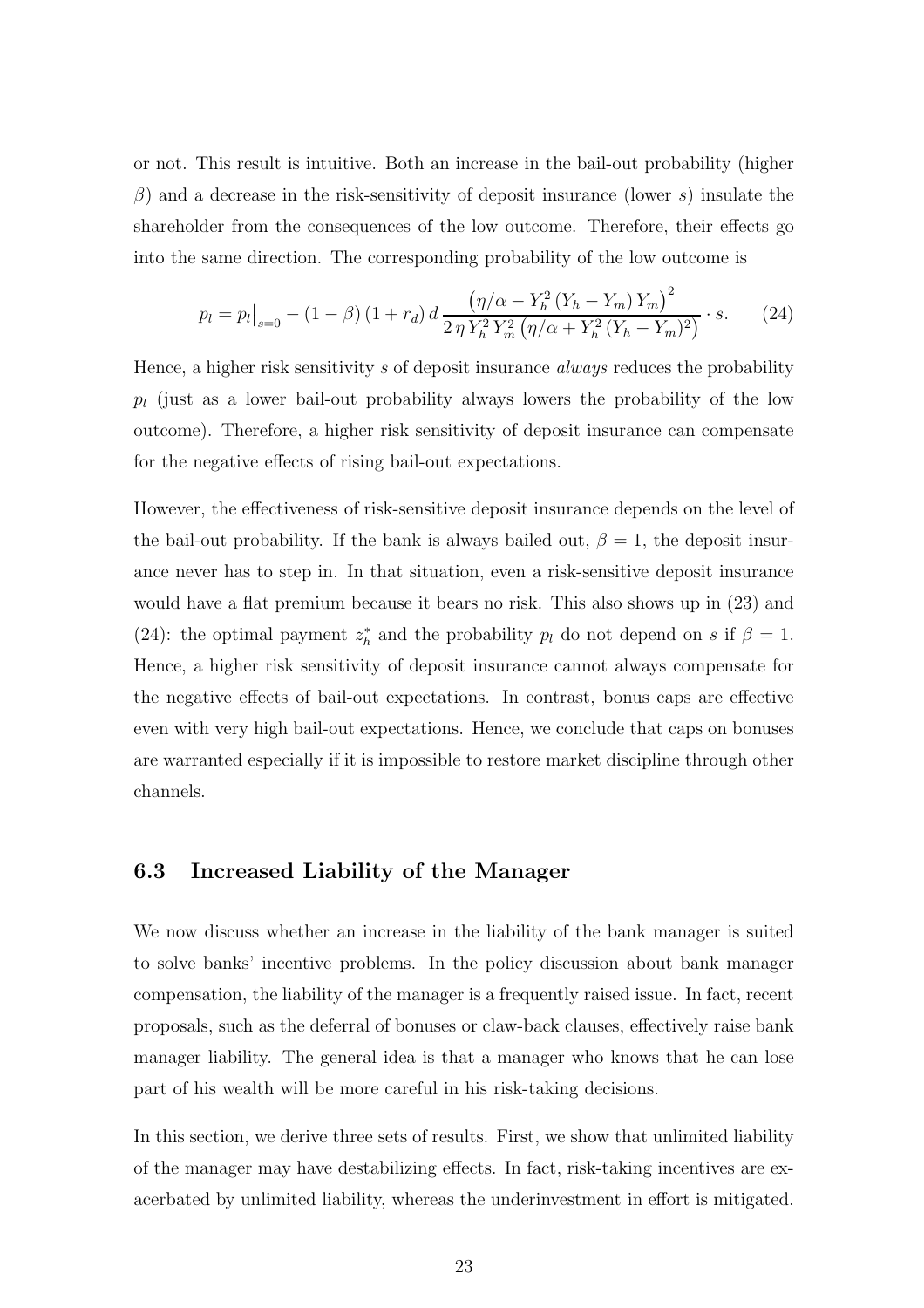Second, we show that these results are weakened when we require the manager's compensation contract to satisfy monotonicity constraints. Third, the consequences of increasing manager liability depend on who determines the conditions under which the manager is made liable. If the shareholder sets the liability rules, he will use the manager's liability to fine-tune the contract, such that delegation costs decrease. This is detrimental for social welfare in some circumstances. If the government determines liability rules, the solution will be closer to the first-best, depending on the assumed scope of governmental intervention. To streamline the discussion, we consider the risk and effort choices separately. We focus on the economic arguments and move the formal discussion to the Appendix.

Unlimited liability of the manager. Assume that the manager has unlimited liability. Then  $z_h$ ,  $z_m$ , and  $z_l$  can be negative, in which case the manager has to pay a malus instead of receiving a bonus. The major difference to the setup with limited liability is that the manager can now be pushed to the participation constraint, reducing the manager's rents to the benefit of the shareholder. In both the risk and the effort model, the shareholder will make the manager pay in the medium outcome,  $z_m < 0$ , to reduce the manager's rents.

In the risk model, the malus payment makes the medium outcome even less attractive, which increases risk-taking. In fact, equilibrium risk-taking is larger than with limited liability of the manager. The reason is that, under limited liability, the shareholder has to pay the manager a rent to make him take higher risk. With unlimited liability, the manager is kept at his participation constraint, making it cheaper for the shareholder to induce the manager to take risk. Consequently, unlimited liability exacerbates the risk-shifting problem.

In the effort model, the malus payment in the medium outcome again pushes the manager to the participation constraint, but without having any direct incentive effects. The shareholder does not make the manager liable in the low outcome because the manager's payment would benefit the bank's creditors, not the shareholder. Hence, the bonus scheme is again steeper than with limited liability:  $z_h^*$ h increases, and  $z_m^*$  becomes negative. The reason is that it is now cheaper for the shareholder to induce the manager to exert effort. The equilibrium level of effort  $e^*$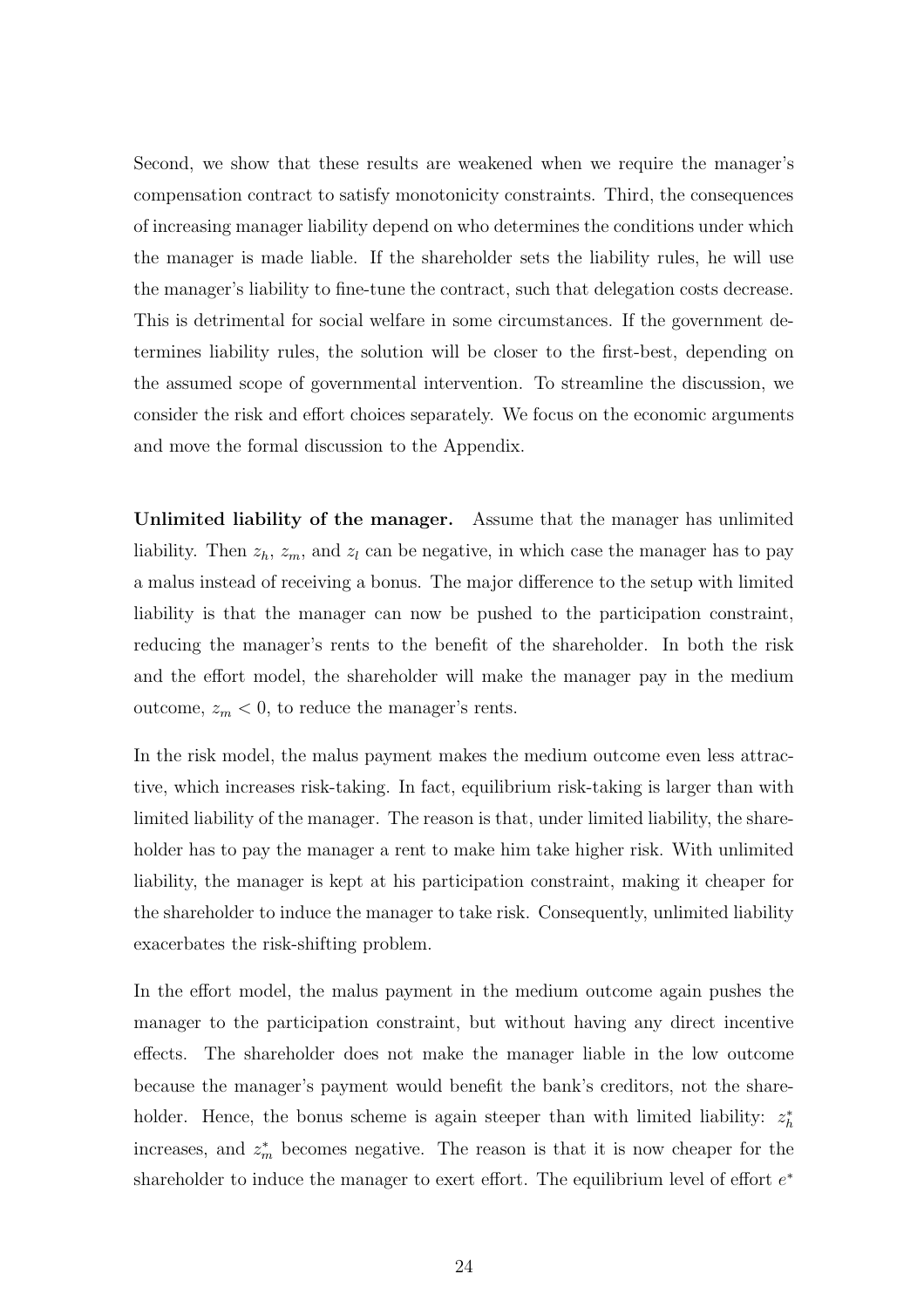is also higher, and the bank's probability of default  $p_l(e^*)$  drops. Hence, unlimited liability mitigates the underinvestment problem.

Summing up, increasing liability is useful only if managers put too little effort in administering their portfolio (if they are thought to be "lazy"). In that case, the underinvestment problem is mitigated and banks are stabilized because the shareholder can extract all rents from the manager, which makes it cheaper to induce effort. If, however, the problem is that managers take too much risk (and shareholders like them to do just that), an increase in the managers' liability backfires, managers take even more risk, and financial stability deteriorates. This contradicts the typical argument that bank managers will avoid risk-taking if their personal liability is increased.

Monotonicity of compensation contracts. The compensation contracts described in the previous paragraph have one peculiar property in equilibrium. Since  $z_l^* = 0$  and  $z_m^* < 0$ , contracts are non-monotonic. Hence, the manager would like to let some money disappear in the medium outcome. Therefore, if the shareholder cannot observe the outcome directly, he has to implement a (weakly) monotonic bonus scheme with  $z_l \le z_m \le z_h$ . We will now show that the resulting contract will be such that the manager's choice is between that without liability and that with unlimited liability and unrestricted contracts. The argumentation is identical for risk and effort choices, so we present the argument for the risk model only.

Under the monotonicity requirement, the shareholder will set a contract with  $z_h \geq 0$ and  $z_m = z_l \leq 0$ . Hence, the optimal contract will have identical malus payments for the medium and the low outcomes. In the medium outcome, the shareholder benefits from the malus payment. The equilibrium now depends on who benefits from the payment in the low outcome. If, hypothetically, payments benefited only the lenders, they would anticipate this payment and thus require a lower promised repayment L. Indirectly, the shareholder would again be the beneficiary of the malus payment. Although the contract has a different structure, the equilibrium risk choice  $a^*$  would be the same as with unrestricted contracts. More realistically, the bail-out volume is reduced by the malus payment. Hence, the government is the beneficiary of the malus payment in the low outcome if a bail-out takes place (if not, the lenders benefit). From the viewpoint of the shareholder, the malus payment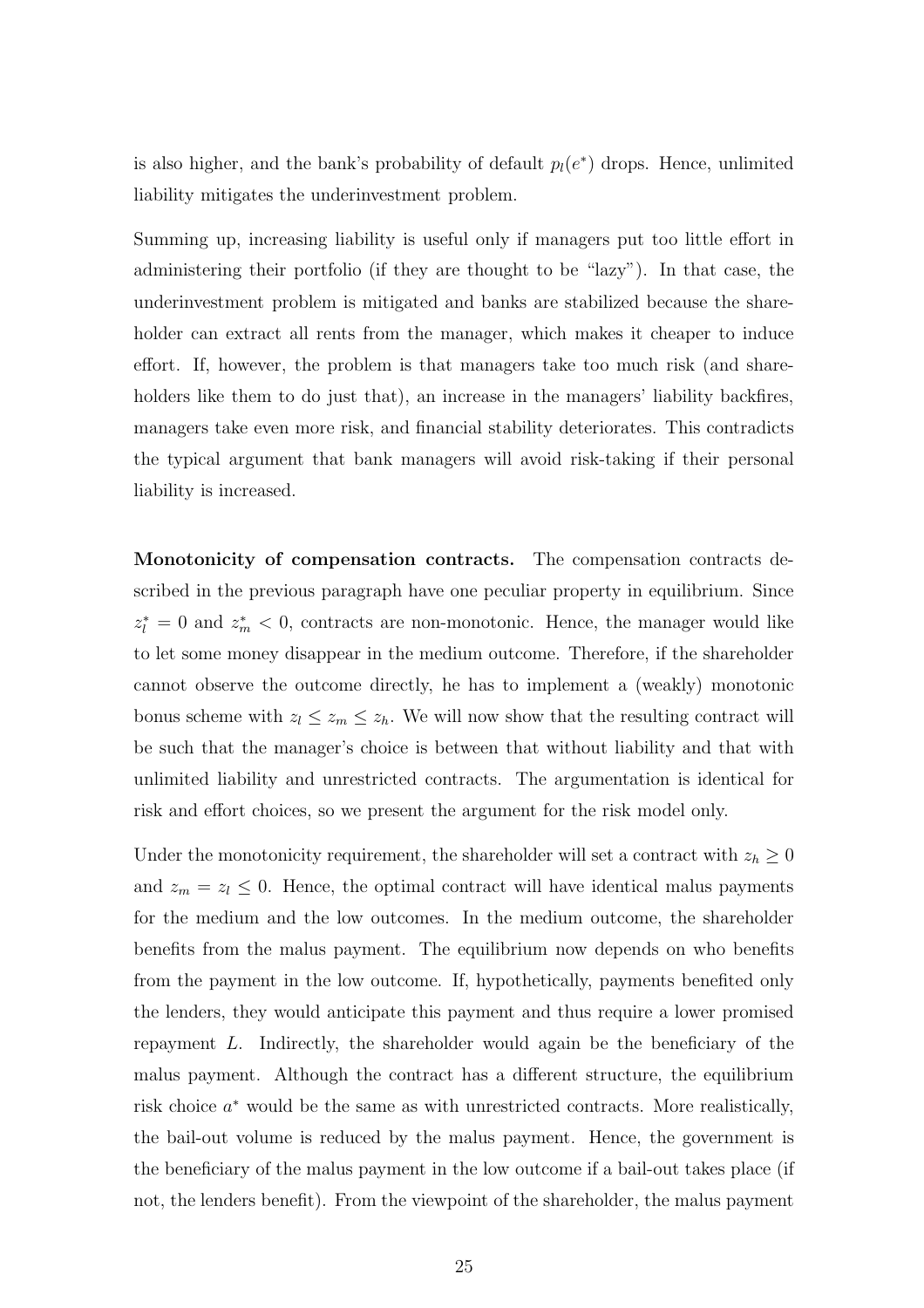entails a positive externality on the government, and this externality is increasing in the (absolute value of the) malus payment.<sup>14</sup> Consequently, in comparison to the situation where the lender is the only beneficiary, the shareholder will now implement a lower  $z_h$  and less negative  $z_m = z_l$ . The equilibrium risk choice  $a^*$  is smaller than with unrestricted contracts, but still larger than under limited liability. Arguments are the same for the effort choice, leading to an equilibrium effort  $e^*$  that is smaller than with unrestricted contracts, but larger than under limited liability.

Summing up, even if the contract is required to be monotonic, an increase in manager liability is destabilizing in the risk model and beneficial in the effort model. The effects are, however, smaller than with unrestricted contracts.

Stipulation of liability rules by the government. The above results hinge on the fact that it is the shareholder who defines liability rules. Consider instead the situation where the welfare-maximizing government determines when the manager is made liable. The government will try to induce the manager to take less risk, or exert more effort, respectively. It will make the manager liable only in the low outcome, such that  $z_h > 0$ ,  $z_m = 0$ , and  $z_l < 0$ . If there were no legal restrictions and the manager had infinitely deep pockets, the government would set the malus payment such that it would retrieve the funds needed for bailing out the bank from the manager. That way, a maximum alignment of incentives would be achieved. In reality, this will not be possible, both due to legal restrictions and limited wealth of the manager. Therefore, maximum liability will be bounded. We can show, however, that an increase in the maximum liability of the manager will have the desired effects. Even if the shareholder reacts to some degree, risk-taking will be reduced in equilibrium and effort will be increased, relative to the situation without liability. Hence, if the government defines the conditions of the manager's liability, there will never be a backfiring effect.

Our overall conclusion is that an increase in manager liability may be harmful if managers are subject to a risk-shifting problem and the liability rules are set by the

<sup>&</sup>lt;sup>14</sup>As long as the deposit insurance is not completely risk-sensitive, a similar externality would arise if the malus payment benefited the depositors or the deposit insurance.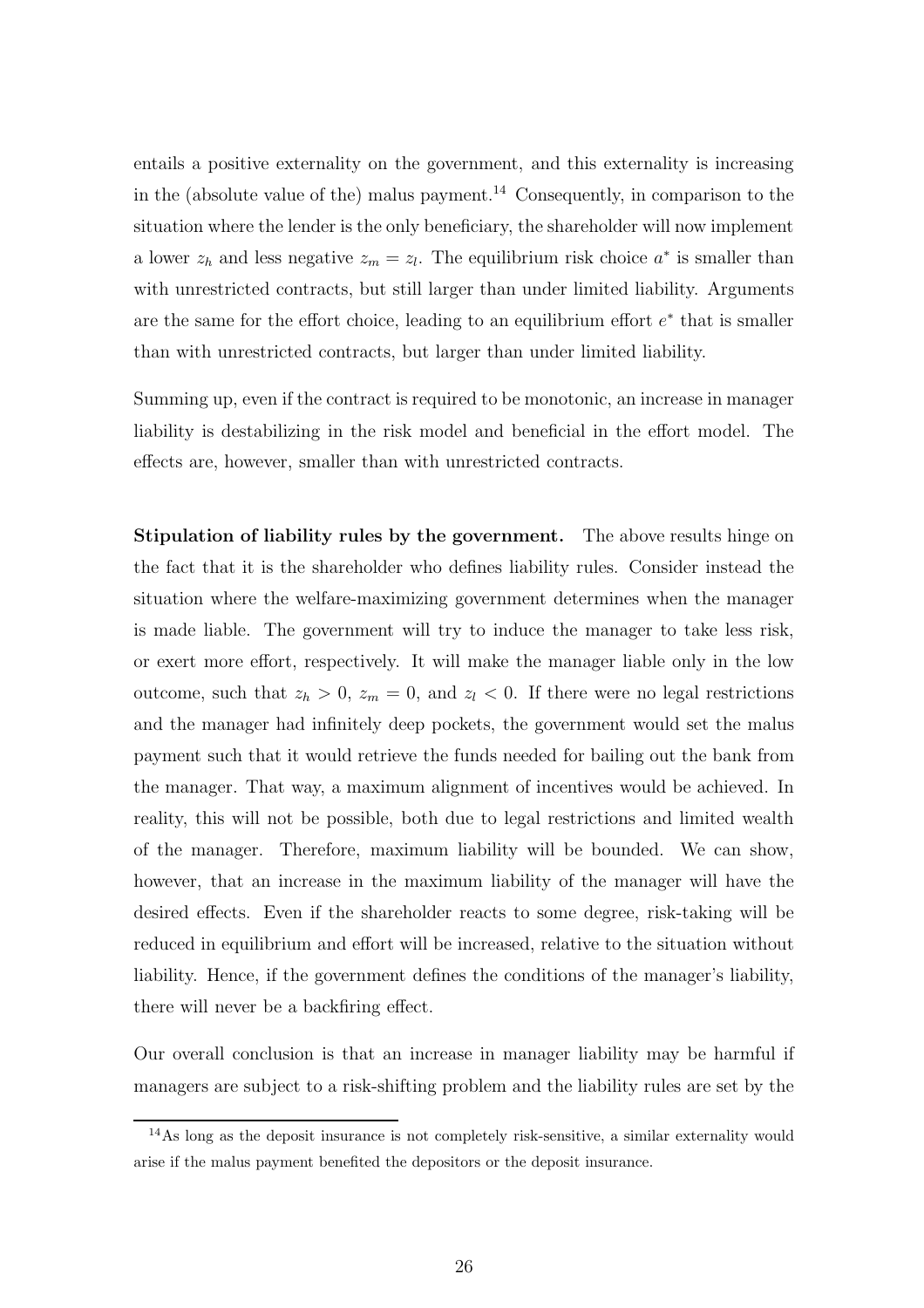shareholder. In this situation, bonus caps are a more effective tool to limit risktaking. Manager liability is useful only if managers are subject to an effort problem, or if the liability rules are set by the government.

#### 6.4 The Role of Competition

Finally, we consider the consequences of bank competition on the optimal policy regarding bonus restrictions. There are several markets on which banks compete. Let us discuss competition on the markets for deposits  $(r_d)$ , liabilities  $(r_l)$ , equity (the market for takeovers), and managers. Competition for deposits increases  $r_d$ , raising risk-shifting incentives. Condition (21) implies that more competition increases the range where a cap on bonuses is optimal. Competition for liabilities does not play a role directly, as  $r_l$  does not appear in condition (21). The volume of liabilities weighted with the bail-out probability enters. Both for deposits and liabilities, the effect of competition on the respective risk-insensitive volumes is decisive. The market for takeovers does not seem to matter: irrespective of regulation, the shareholder always takes the optimal decision from the shareholder's perspective. Therefore, a takeover (or takeover threat) cannot improve corporate governance.

Now consider competition for managers. Especially in the presence of asymmetric information about the qualification of managers, bonuses can be a tool to attract high potentials (Bannier, Feess, and Packham, 2013). Banks (and other firms) offer contracts with bonuses, and high-type managers self-select into these contracts. That way, attracting high-type managers is cheaper than with flat contracts. A regulatory cap on bonuses for banks can then have negative effects. High-type managers can cheaply be poached by non-banks, maybe even by financial institutions from the unregulated shadow banking sector. The aggregate welfare effect depends crucially on what "high type" and "low type" stands for. If "high type" means that it is easy for the manager to shift risk (low  $\alpha$ ), then poaching the high-type managers away from the banking sector may even increase welfare. If "high type" means that the manager can increase the project's NPV without much effort (low  $\eta$ ), then poaching the high-type managers away from the banking sector can be detrimental.<sup>15</sup>

<sup>15</sup>We abstract from dynamic aspects in our model. Acharya, Pagano, and Volpin (2013) show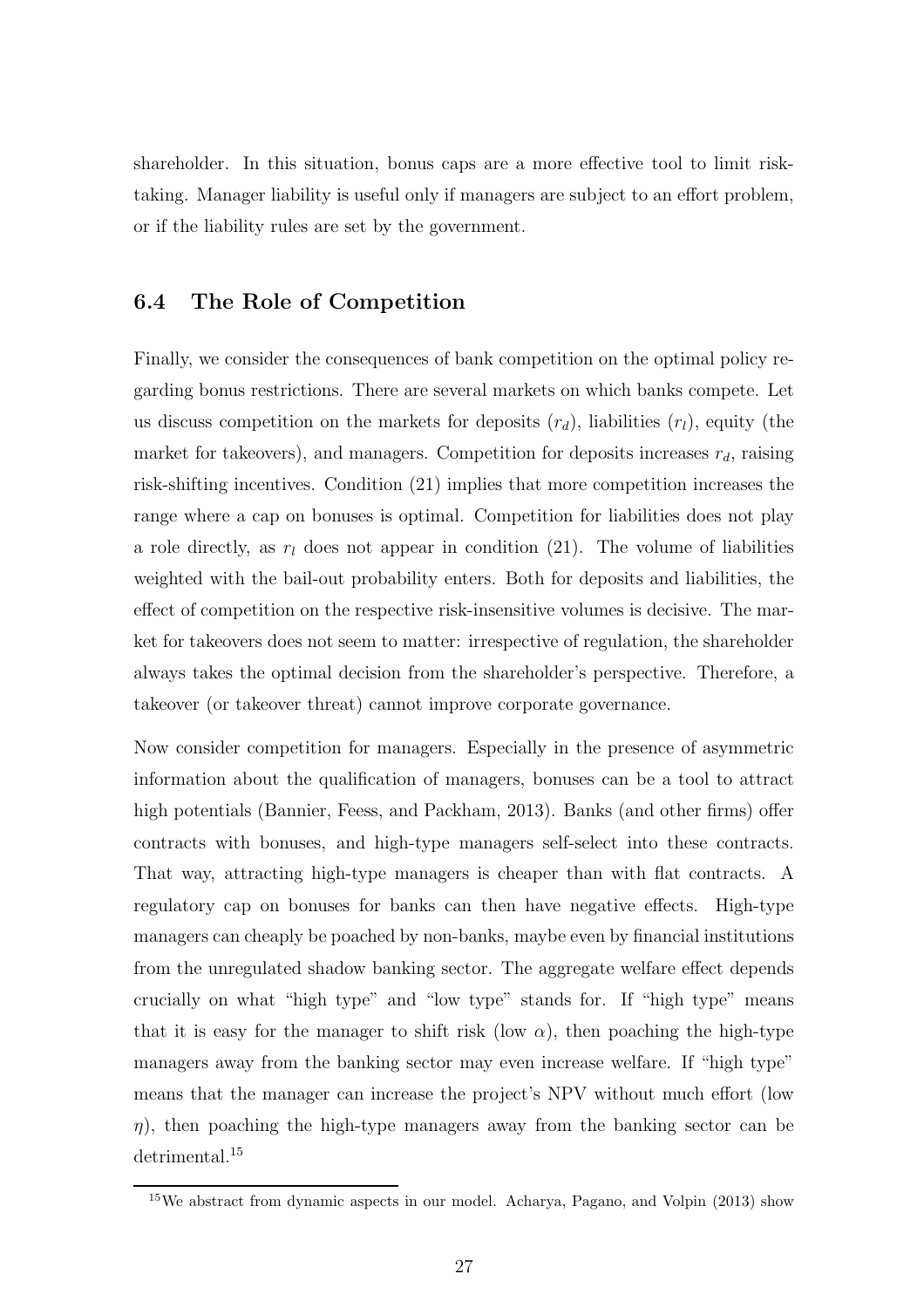Summing up, higher competition in the deposit (and lending) market raises the desirability of bonus caps because it affects the gains from risk-shifting. Competition for managers may push "high-type" bank managers to other sector, which may or may not be desirable, depending on the definition of types.

### 7 Conclusion

In this paper, we have shown that bonus contracts may arise endogenously as a response to agency problems within banks. If there is a risk-shifting problem, the shareholder designs a bonus scheme that induces the bank manager to take excessive risk. Alternatively, bank bonuses can be used to incentivize the manager to take effort. Since the shareholder does not fully internalize the benefits of higher effort, there is an underinvestment problem.

The anticipation of a bail-out weakens market discipline and induces the shareholder to steepen the bonus scheme in the risk-shifting setup, exacerbating the risk-shifting problem. In the effort model, anticipated bail-outs flatten the bonus scheme, reducing effort even further. In either setup, bail-outs are harmful and raise a bank's probability of default. When both types of agency problems are present, the effect of anticipated bail-outs on bonus schemes is ambiguous, depending on the relative importance of the risk-shifting and the effort problem.

Regulatory caps on bonuses are a way to mitigate the risk-shifting problem. However, this comes at the cost of reducing managers' incentives to exert effort. But especially if bail-out expectations are strong, the risk-shifting problem always dominates the effort problem, leading to excessively high bonus payments. At the same time, alternative instruments, such as risk-sensitive deposit insurance are less effective when bail-out expectations are high. This yields a rationale for regulatory bonus restrictions.

Interestingly, unlimited liability of the manager may be counterproductive, both from a welfare and a stability perspective. While it helps to mitigate the effort

that bank manager compensation based on short-term performance (leading to excessive risktaking) may arise endogenously if there is competition for managers. Such aspects cannot be studied in our static setup.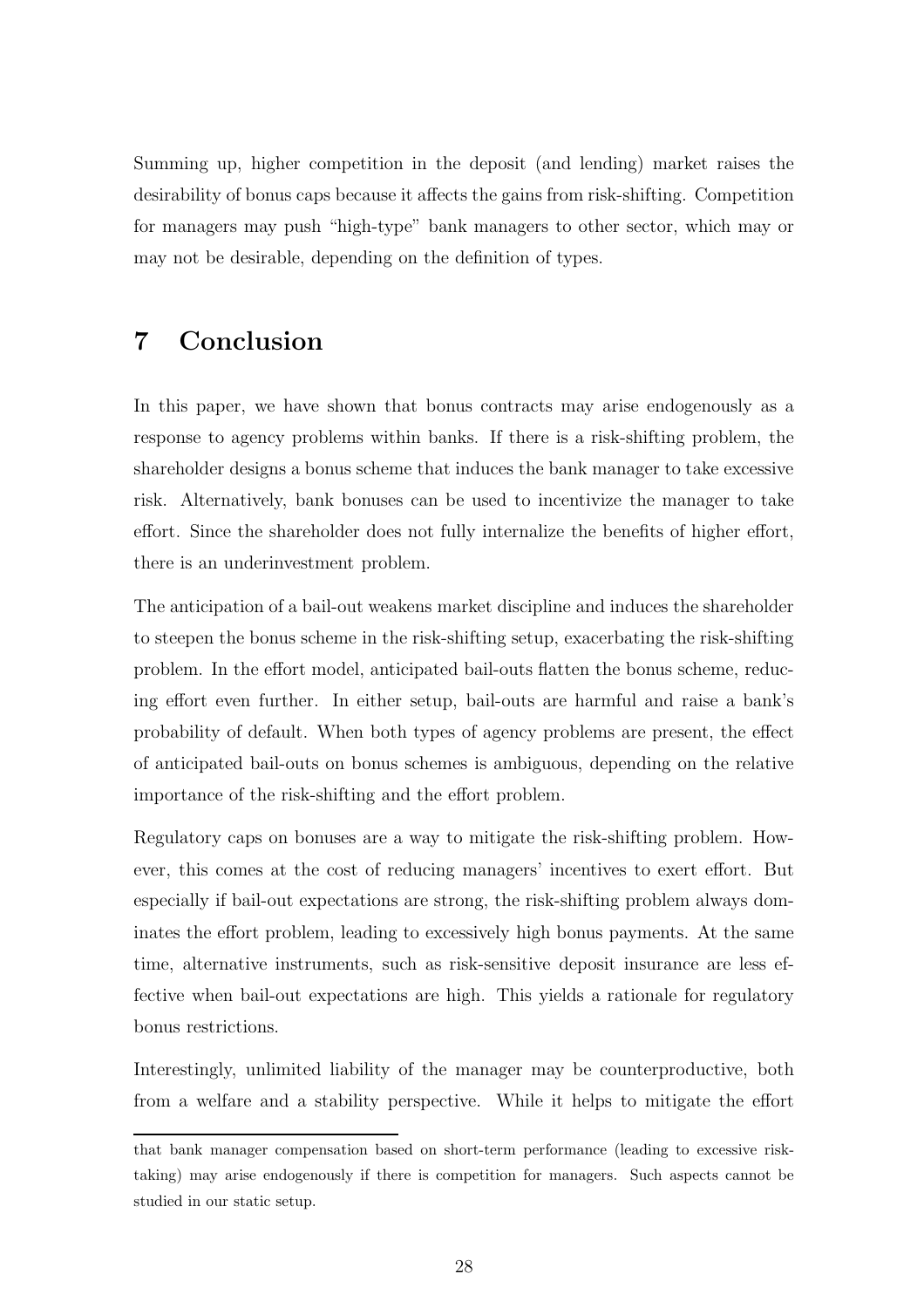problem, it exacerbates the risk-shifting problem. Therefore, raising managers' liability may not be desirable. A stronger alignment of interests between shareholders and managers destabilizes banks if shareholders have strong risk-taking incentives.

The model enables us to evaluate recent reform proposals by the Financial Stability Board, which have become an integral part of the G20 recommendations (see Financial Stability Board, 2009). The most important suggestions are the enforced deferral of a significant portion of variable compensation to reward long-term success rather than short-term risk-taking; the introduction of claw-back clauses to make sure that money can be recouped if decisions turn bad later on; the payment of bonuses in stock options rather than cash; greater transparency; the establishment of a board remuneration committee to oversee compensation schemes on behalf of the board of directors; and finally, supervisory review of compensation structures. This list reveals that the main concern is an increase in bank managers' liability, which is believed to better align the incentives between managers and shareholders (for an early statement of this view, see Macey and O'Hara, 2001). Outright bonus ceilings are not part of the G20 recommendations.

In fact, many countries have already started to implement a regulation of bank manager compensation, along the lines of the G20 proposals. In Europe, immediate cash bonuses are restricted to 20 to 30 percent; the remaining bonus payment has to be deferred, with at least 50 percent to be paid in stocks. However, there are no size limitations on bonus payments. In the United States, regulation is expected to prescribe a deferral of only 50 percent, with a restriction of 20 percent on immediate cash bonuses. In addition, several countries, such as Germany and the United States, have introduced absolute compensation ceilings for managers at banks that benefited from government bail-outs. The United Kingdom introduced an ex-post tax on bonuses exceeding a certain amount.

Our analysis supports the view that ceilings on bonus payments are appropriate to prevent excessive risk-taking. This is especially true for SIFIs (systemically important financial institutions), for which (implicit) bail-out guarantees—and thus risk-shifting incentives—are strongest, for banks with many non-traditional banking activities, and for banks in countries with weak regulatory frameworks and without credible resolution procedures. In contrast, we show that an increase in bank managers' liability may backfire and raise risk-taking rather than curbing it. Therefore,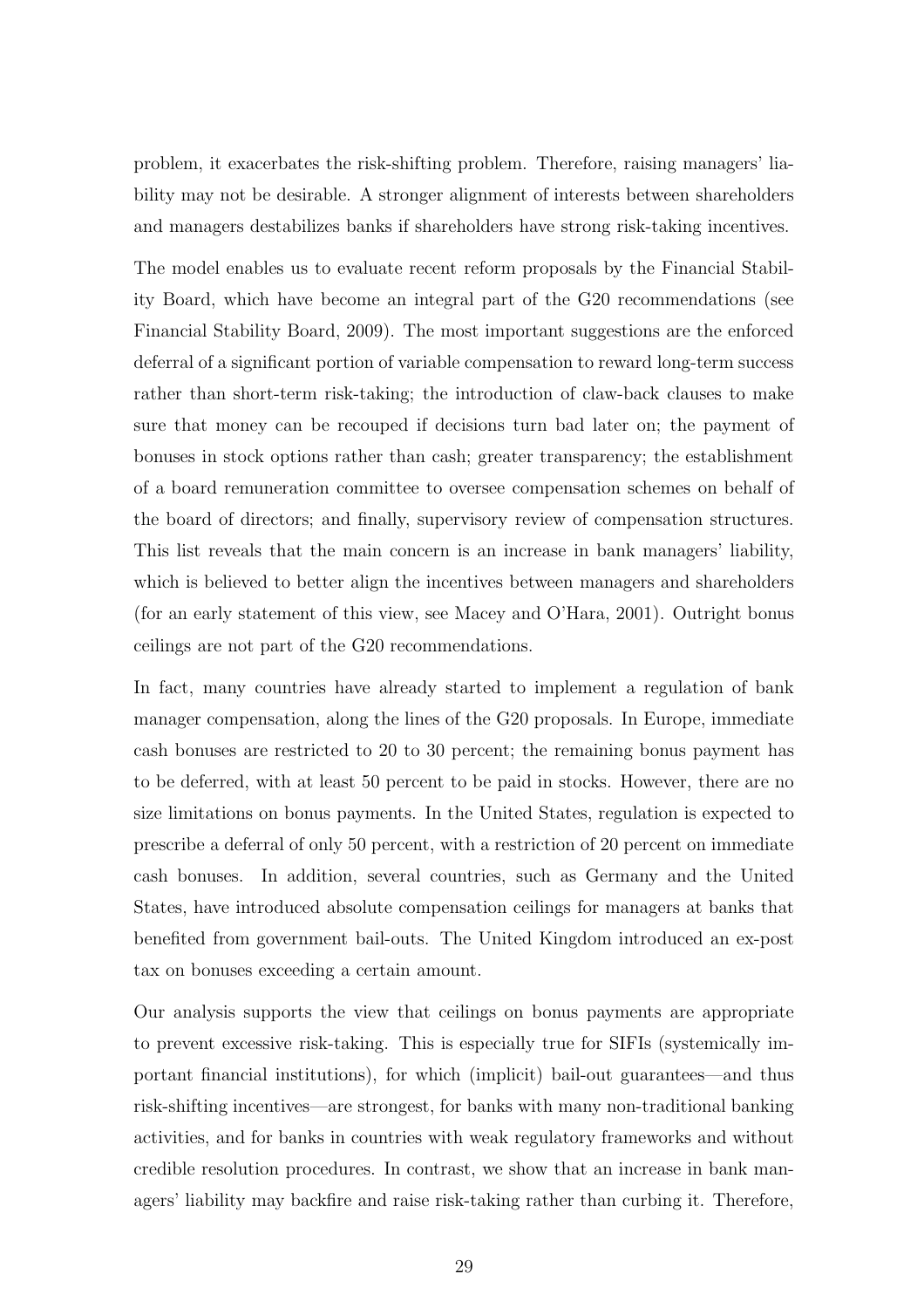measures increasing managers' liability, such as a deferral of bonuses and claw-back clauses, are questionable. Moreover, a better alignment of managers' and shareholders' interests does not solve the problem if the dominant agency problem is between the bank and the deposit insurance or the taxpayer. If it is in the shareholders' interest to take higher risks, an alignment of interests does not help. The only G20 recommendation, which is broadly in line with the implications of our model, is the introduction of a supervisory review of compensation structures, which comes close to the idea of the government determining liability rules.

In the crisis, several countries introduced strict bonus caps only on banks that were bailed out. While this may be justified on grounds of fairness, efficiency considerations suggest that caps should be imposed on all banks with sufficiently high bail-out probabilities. These may well be banks that were not bailed out in the recent crisis. Moreover, the optimality of bonus caps was shown to depend on bank-specific parameters in our model, implying that one size may not fit all. More specifically, our paper supports caps on bonus payments especially for systemically important financial institutions (SIFIs), for which (implicit) bail-out guarantees are strongest, and for banks with a high share of non-traditional banking activities. Taxes on bonuses can achieve the same result as bonus caps, but not if they are imposed ex post on a one-time basis, as in the United Kingdom. With permanently higher bailout perceptions, caps should not be lifted after the crisis, unless a new regulatory framework is able to curb bail-out expectations. At the moment, this seems unlikely.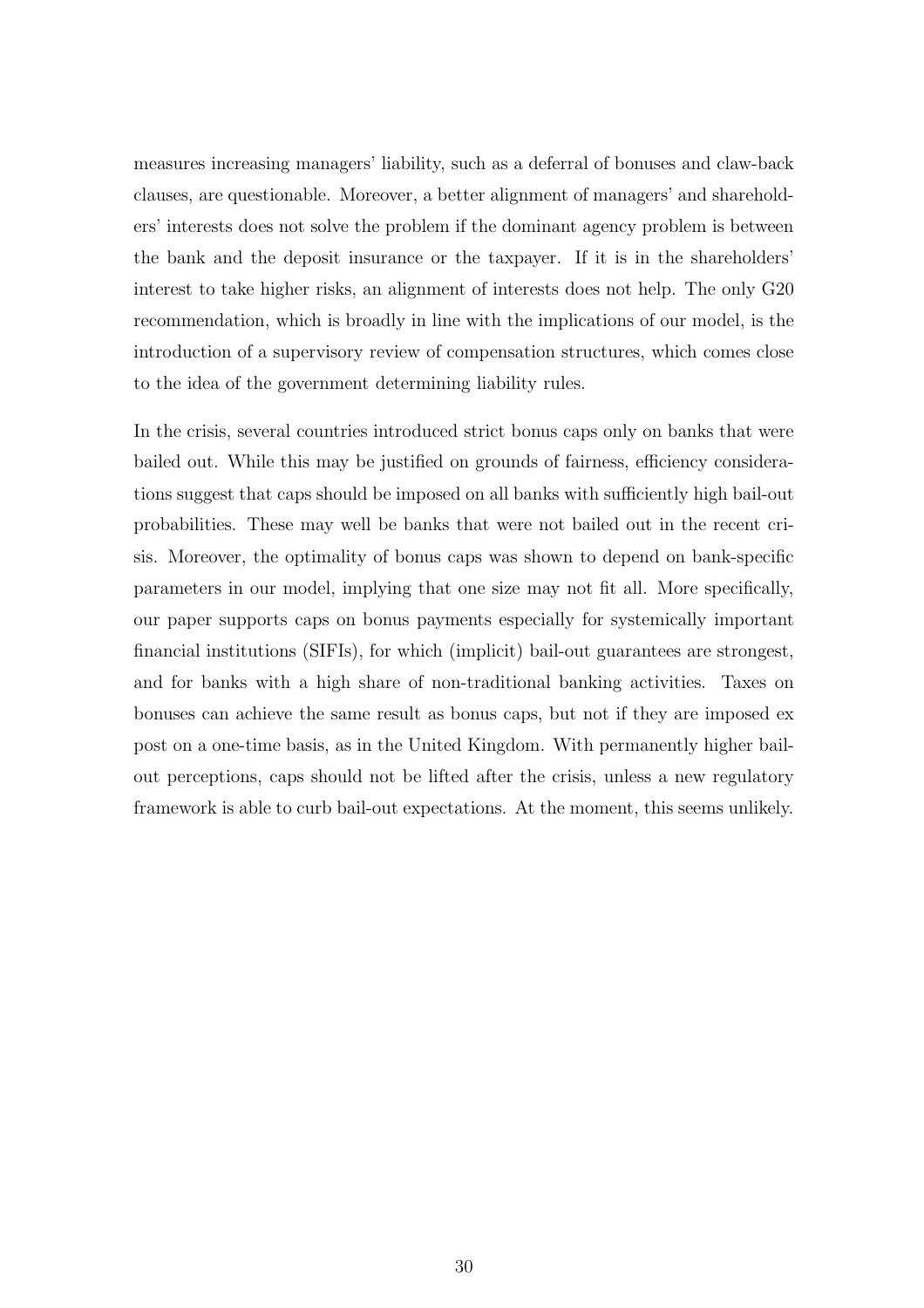### A Proofs

Proof of Proposition 1: The first two points are proven in the main text. The increase in the manager's expected (monetary) compensation,  $p_h z_h$ , follows directly from the rise in  $p_h$  (due to the rise in  $a^*$ ) and the rise in  $z_h^*$ h . The manager's expected profit (net of the non-monetary cost) is

$$
\Pi_M = z_h^* \left( p_h^0 + \frac{z_h^*}{2 \alpha Y_h^2 (Y_h - Y_m)^2} \right),\tag{25}
$$

which also increases in  $z_h^*$  $\lambda_h^*$ , and hence in  $\beta$ .

**Proof of Proposition 2:** From (12) and (13), it is apparent that  $dz_h^*/d\beta < 0$ and  $de^*/d\beta < 0$ , which proves the first two statements. The manager's expected compensation  $p_h z_h$  decreases in  $\beta$  because  $p_h$  decreases (due to the drop in  $e^*$ ) and  $z_h^\ast$  decreases. The manager's expected profit

$$
\Pi_M = z_h^* \left( p_h^0 + \frac{z_h^*}{2 \eta} \right) \tag{26}
$$

increases in  $z_h^*$  $\hat{h}$ , which decreases in  $\beta$ .

**Proof of Proposition 3:** The first statement has been shown in the main text. The manager's equilibrium choices are given by  $(15)$ , so both  $a^*$  and  $e^*$  increase in  $z_h$ . Hence, they increase in  $\beta$  if and only if  $z_h$  increases in  $\beta$ , which is true if (18) holds. Inserting equilibrium values into  $p_l$  and taking the derivative with respect to  $\beta$  yields

$$
\frac{\mathrm{d}p_l}{\mathrm{d}\beta} = \frac{(\eta/\alpha - Y_h^2 Y_m (Y_h - Y_m))^2}{2 \eta Y_h^2 Y_m^2 (\eta/\alpha + Y_h^2 (Y_h - Y_m)^2)},\tag{27}
$$

which is positive. For the third point, look at the manager's expected compensation and expected profit,

$$
p_h z_h^* = z_h^* \left( p_h^0 + z_h^* \left( \frac{1}{\eta} + \frac{1}{\alpha Y_h^2 \left( Y_h - Y_m \right)^2} \right) \right) \tag{28}
$$

$$
\Pi_M = z_h^* \left( p_h^0 + \frac{z_h^*}{2} \left( \frac{1}{\eta} + \frac{1}{\alpha Y_h^2 \left( Y_h - Y_m \right)^2} \right) \right).
$$
\n(29)

Both increase in  $z_h^*$ h .

**Proof of Proposition 4:** This is a direct consequence of condition  $(21)$ .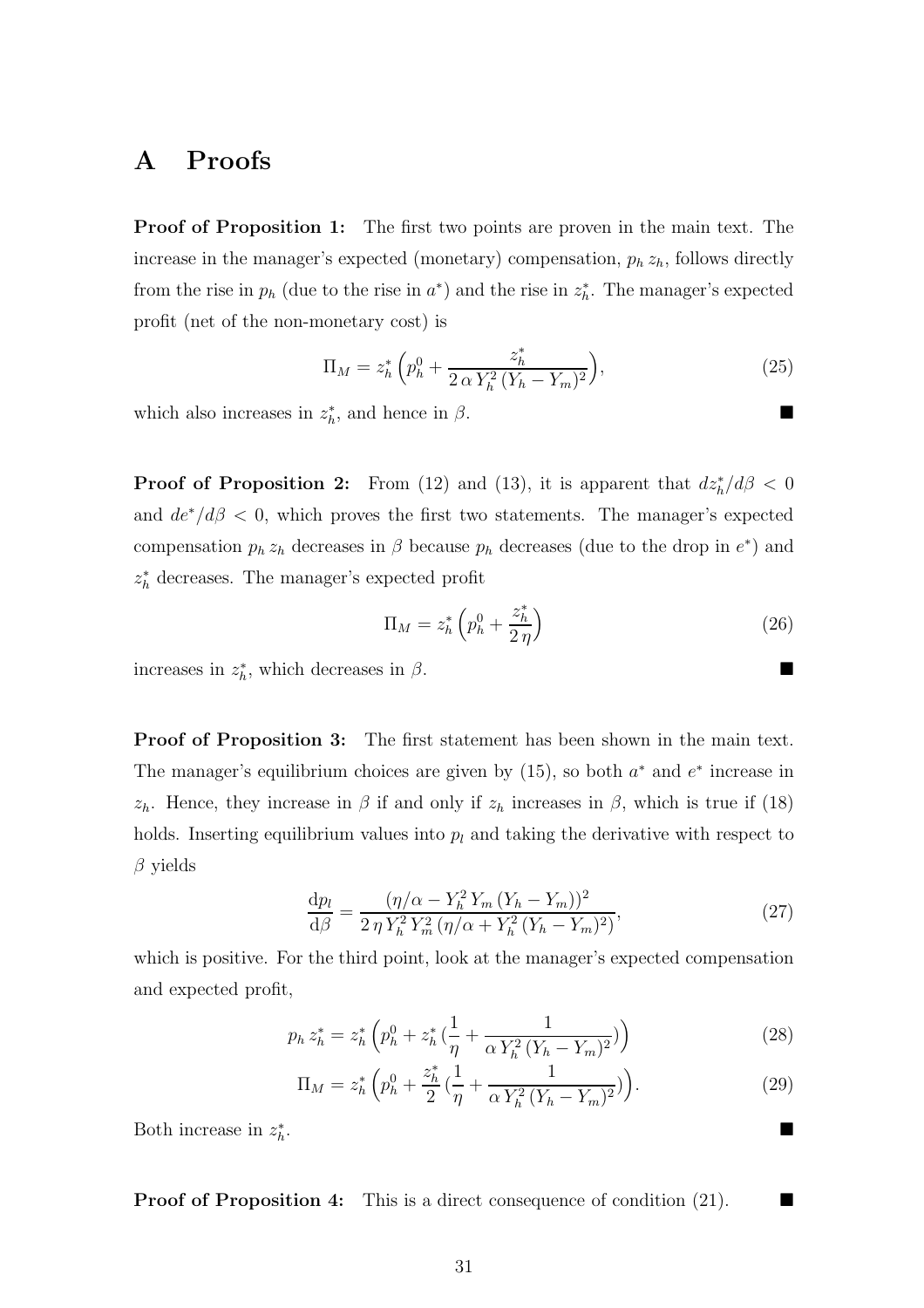**Proofs for Section 6.3:** First, consider the *risk-choice* setting with unlimited liability. We have argued that  $z_h > 0$ ,  $z_m < 0$  and  $z_l = 0$ . The problem is again solved by backward induction. The manager now maximizes

$$
\Pi_M = \left(p_h^0 + \frac{a}{Y_h \left(Y_h - Y_m\right)}\right) z_h + \left(p_m^0 - \frac{a}{Y_m \left(Y_h - Y_m\right)}\right) z_m - \alpha \frac{a^2}{2}
$$
\n
$$
\implies a^* = \frac{Y_m z_h - Y_h z_m}{Y_h Y_m \left(Y_h - Y_m\right) \alpha}.\tag{30}
$$

A higher payment in the high outcome  $(z_h)$  raises risk-taking, whereas a higher payment in the medium outcome  $(z_m)$  lowers risk-taking. For L and D, we obtain the same expression as in  $(4)$  and  $(5)$ . The shareholder maximizes

$$
\Pi_E = p_h(a^*) (Y_h - D - L - z_h) + p_m(a^*) (Y_m - D - L - z_m)
$$
 (31)

subject to the manager's participation constraint,  $\Pi_M \geq 0$ , and with  $a^*$  being given by (30). The participation constraint is binding in equilibrium, yielding a relation between  $z_h$  and  $z_m$ . This is the major difference to the setup with limited liability, where the manager could not be pushed to the participation constraint. The firstorder conditions yield the solutions

$$
z_h^* = \frac{\beta \, l + (1 + r_d) \, d}{p_h^0 \, Y_h + p_m^0 \, Y_m} \left( p_m^0 \left( Y_h - Y_m \right) - \frac{\beta \, l + (1 + r_d) \, d}{2 \, \alpha \, Y_h \, Y_m^2} \right),\tag{32}
$$

$$
z_{m}^{*} = -\frac{\beta l + (1+r_{d}) d}{p_{h}^{0} Y_{h} + p_{m}^{0} Y_{m}} \left( p_{h}^{0} (Y_{h} - Y_{m}) - \frac{\beta l + (1+r_{d}) d}{2 \alpha Y_{h}^{2} Y_{m}} \right).
$$
 (33)

Some algebra shows that  $z_h^* > 0$  and  $z_m^* < 0$  as long as probabilities are positive. Hence, the interior solution always applies, the zero-bonus contract is never optimal. Plugging (32) and (33) into (30), we obtain the equilibrium values of  $a^*$  and  $p_l(a^*)$ ,

$$
a^* = \frac{\beta \, l + (1 + r_d) \, d}{\alpha \, Y_h \, Y_m},\tag{34}
$$

$$
p_l(a^*) = 1 - p_h^0 - p_m^0 + \frac{\beta l + (1 + r_d) d}{\alpha Y_h^2 Y_m^2}.
$$
 (35)

Risk-shifting is always positive, and especially it is always larger than under limited liability, see (9).

Now consider the *effort-choice* setting with unlimited liability. Again,  $z_h^* > 0$ ,  $z_m^* < 0$ and  $z_l^* = 0$ . The manager's optimization problem and effort choice are

$$
\Pi_M = p_h(e) z_h + p_m(e) z_m - \eta e^2 / 2,
$$
  

$$
e^* = z_h / \eta.
$$
 (36)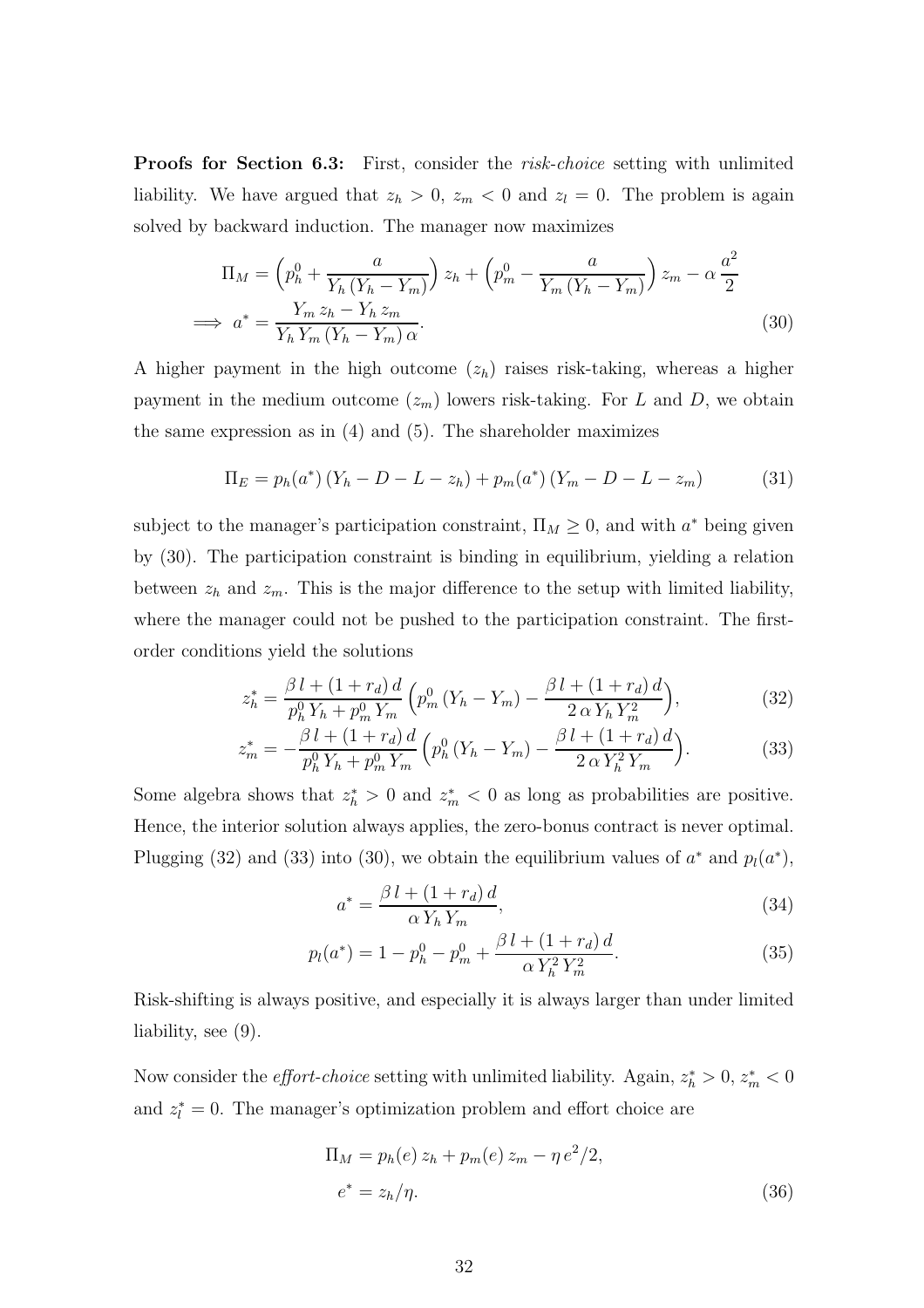The shareholder's optimization problem and equilibrium contract choice are

$$
\Pi_E = p_h(e^*) (Y_h - D - L - z_h) + p_m(e^*) (Y_m - D - L - z_m),
$$
  
\n
$$
z_h^* = Y_h - \beta l - (1 + r_d) d,
$$
  
\n
$$
z_m^* = -\frac{(Y_h - \beta l - (1 + r_d) d) (Y_h - \beta l - (1 + r_d) d) + 2 \eta p_h^0}{2 \eta p_m^0},
$$
\n(37)

which leads to an effort of

$$
e^* = \frac{Y_h - \beta l - (1 + t_d) d}{\eta} \tag{38}
$$

and a probability of the low outcome of

$$
p_l = 1 - p_h^0 - p_m^0 - \frac{Y_h - \beta l - (1 + r_d) d}{\eta}.
$$
 (39)

Effort is higher than under limited liability, hence the probability of default is smaller.

Now consider the risk-choice setting with monotonic bonus contracts. Bonus payments are  $z_h$  and  $z_{ml} := z_m = z_l$ . The manager maximizes

$$
\Pi_M = p_h(a) z_h + p_m(a) z_{ml} + p_l(a) z_{ml} - \alpha \frac{a^2}{2}
$$
\n
$$
\implies a^* = \frac{z_h - z_{ml}}{Y_h(Y_h - Y_m) \alpha}.
$$
\n(40)

In the high outcome, the shareholder pays the bonus, in the medium outcome, he benefits from the manager's liability. In the low outcome, he does not benefit directly. For the sake of the argument, let us first assume that only lenders benefit. Their breakeven condition then becomes

$$
[p_h(a) + p_m(a)] L + p_l(a) \beta l + p_l(a) z_{ml} = (1 + r_l) l.
$$
 (41)

The shareholder then maximizes his expected profit,

$$
\Pi_E = p_h(a^*) (Y_h - D - L - z_h) + p_m(a^*) (Y_m - D - L - z_{ml}). \tag{42}
$$

The ensuing optimal contract has

$$
z_{h}^{*} = \frac{\beta l + (1 + r_{d}) d}{Y_{m}} \left( (1 - p_{h}^{0}) (Y_{h} - Y_{m}) - \frac{\beta l + (1 + r_{d}) d}{2 \alpha Y_{h}^{2} Y_{m}} \right),
$$
  
\n
$$
z_{ml}^{*} = -\frac{\beta l + (1 + r_{d}) d}{Y_{m}} \left( p_{h}^{0} (Y_{h} - Y_{m}) + \frac{\beta l + (1 + r_{d}) d}{2 \alpha Y_{h}^{2} Y_{m}} \right).
$$
\n(43)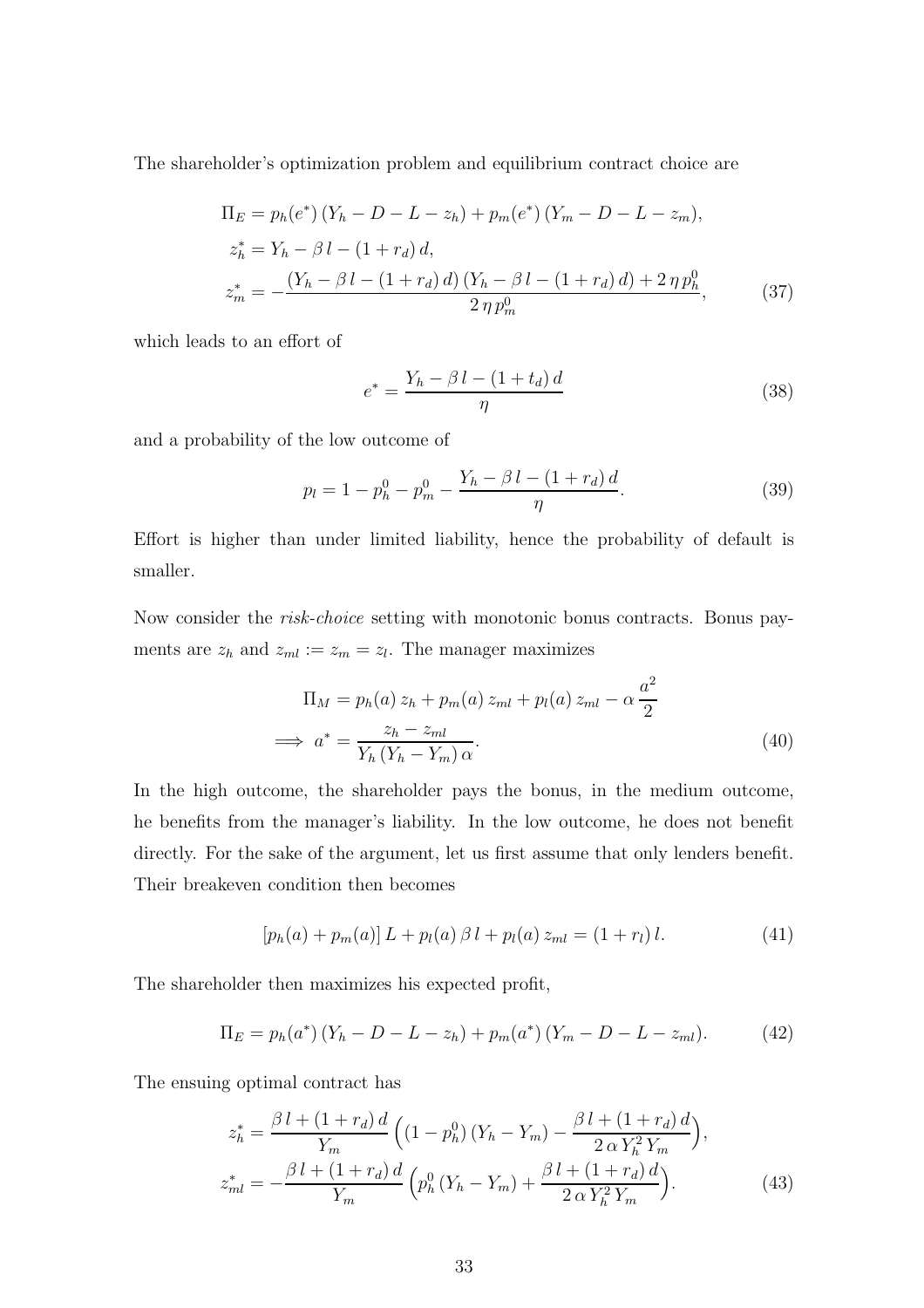The corresponding probability of the low outcome is exactly as in (35). Consequently, if part of  $z_{ml}$  does not go to lenders in the low outcome, the marginal cost of inducing the manager to take risk increases. Consequently, the shareholder will implement a flatter contract with smaller  $z_h^*$  $\frac{k}{h}$  and smaller absolute  $|z^*_{ml}|$ . The manager will thus take less risk. The equilibrium amount of risk will be larger than in the limited-liability case. The reason is that any malus  $z_{ml}^*$  will push the manager to increase risk, even if  $z_h^*$  $\frac{k}{h}$  also reacts.

Now consider the effort-choice setting with monotonic bonus contracts. Bonus payments are  $z_h$  and  $z_{ml} = z_m = z_l$ . The manager's maximization problem and solution become

$$
\Pi_M = p_h(e) z_h + p_m(e) z_{ml} + p_l(e) z_{ml} - \eta e^2 / 2,
$$
  
\n
$$
e^* = \frac{z_h - z_{ml}}{\eta}.
$$
\n(44)

Maximizing the shareholder's profit function yields

$$
z_h^* = (Y_h - \beta l - (1 + r_d)d) \left(1 - p_h^0 - \frac{Y_h - \beta l - (1 + r_d)d}{2\eta}\right),
$$
  
\n
$$
z_{ml}^* = -(Y_h - \beta l - (1 + r_d)d) \left(p_h^0 + \frac{Y_h - \beta l - (1 + r_d)d}{2\eta}\right).
$$
\n(45)

If only the lender benefits from  $z_{ml}$ , the equilibrium effort choice is as in (38). Again, if part of  $z_{ml}$  does not go to lenders in the low outcome, the shareholder will implement a flatter contract with smaller bonus  $z_h$  and smaller absolute  $|z_{ml}^*|$ . This results in less effort.

Now consider the risk-choice setting with the government stipulating the liability rules. If the government forces the manager to pay a malus  $z_l$  in the low outcome, the manager's problem becomes

$$
\Pi_M = p_h(a) z_h + p_l(a) z_l - \alpha \frac{a^2}{2}
$$
\n
$$
\implies a^* = \frac{z_h Y_m + z_l (Y_h - Y_m)}{\alpha Y_h (Y_h - Y_m) Y_m}.
$$
\n(46)

The shareholder maximizes his profits and chooses the contract

$$
z_h^* = z_h^* \big|_{z_l = 0} - \frac{Y_h - Y_m}{2 Y_m} z_l. \tag{47}
$$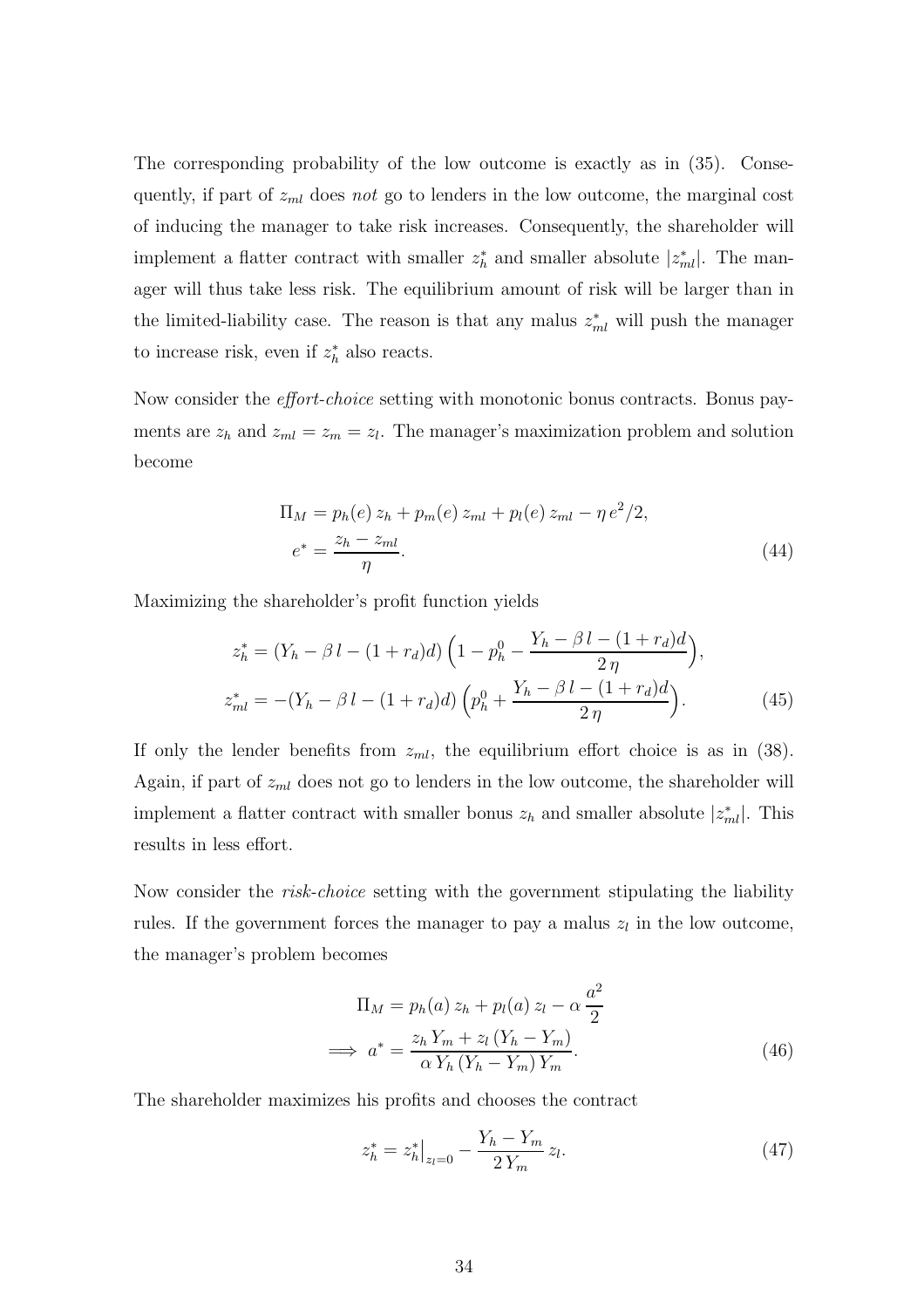Remember that  $z_l \leq 0$ , hence if  $|z_l|$  increases, the bonus  $z_h^*$  $\frac{k}{h}$  also increases. The ensuing probability of the low outcome is

$$
p_l = p_l|_{z_l=0} + \frac{1}{2 \alpha Y_h^2 Y_m^2} z_l.
$$
\n(48)

A larger malus payment (i. e., higher liability in the low outcome) implies lower default risk.

Finally, consider the effort-choice setting with the government stipulating the liability rules. The manager's effort choice is  $e^* = (z_h - z_l)/\eta$ . Following the same procedure as above, we get

$$
z_h^* = z_h^* \big|_{z_l = 0} + \frac{z_l}{2} \quad \text{and} \tag{49}
$$

$$
p_l = p_l|_{z_l = 0} + \frac{z_l}{2\eta}.
$$
\n(50)

Again a higher malus payment leads to lower default risk.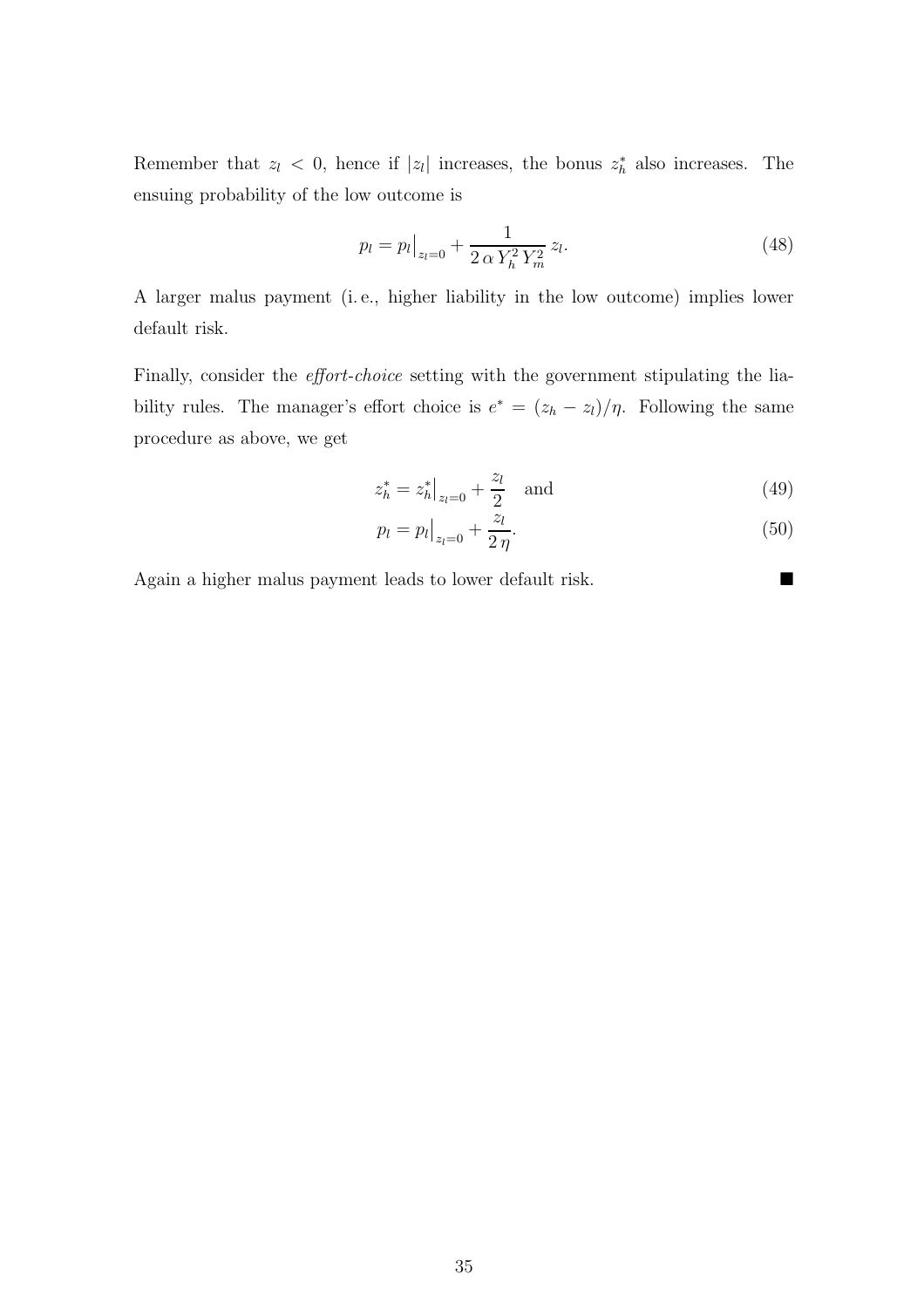### References

- Acharya, V. V., M. Pagano, and P. F. Volpin (2013): "Seeking Alpha: Excess Risk Taking and Competition for Managerial Talent," Unpublished Working Paper.
- BANNIER, C. E., E. FEESS, AND N. PACKHAM (2013): "Competition, Bonuses, and Risk-Taking in the Banking Industry," Review of Finance, forthcoming.
- BEBCHUK, L. A., A. COHEN, AND H. SPAMANN (2010): "The Wages of Failure: Executive Compensation at Bear Stearns and Lehman 2000- 2008," Yale Journal on Regulation, 27, 257–282.
- BECHT, M., P. BOLTON, AND A. RÖELL (2003): "Corporate Governance and Control," in Handbook of the Economics of Finance, pp. 1–109. Elsevier.
- Biais, B., and C. Casamatta (1999): "Optimal Leverage and Aggregate Investment," Journal of Finance, 54(4), 1291–1323.
- Caprio, G., and R. Levine (2002): "Corporate Governance in Finance: Concepts and International Observations," in Financial Sector Governance: The Roles of the Public and Private Sectors, pp. 17–50. Brookings Institution Press, Washington, DC.
- Cheng, I.-H., H. G. Hong, and J. A. Scheinkman (2010): "Yesterday's Heroes: Compensation and Creative Risk-Taking," ECGI - Finance Working Paper No. 285/2010.
- Chesney, M., J. Stromberg, and A. F. Wagner (2010): "Risk-Taking Incentives, Governance, and Losses in the Financial Crisis," Swiss Finance Institute Research Paper Series No. 10-18.
- DEMIRGÜC-KUNT, A., AND H. HUIZINGA (2004): "Deposit Insurance and Market Discipline," Journal of Monetary Economics, 51(2), 375–399.
- FAHLENBRACH, R., AND R. STULZ (2011): "Bank CEO Incentives and the Credit Crisis," Journal of Financial Economics, 99(1), 11–26.
- Financial Stability Board (2009): "FSB Principles for Sound Compensation Practices – Implementation Standards," Discussion paper.